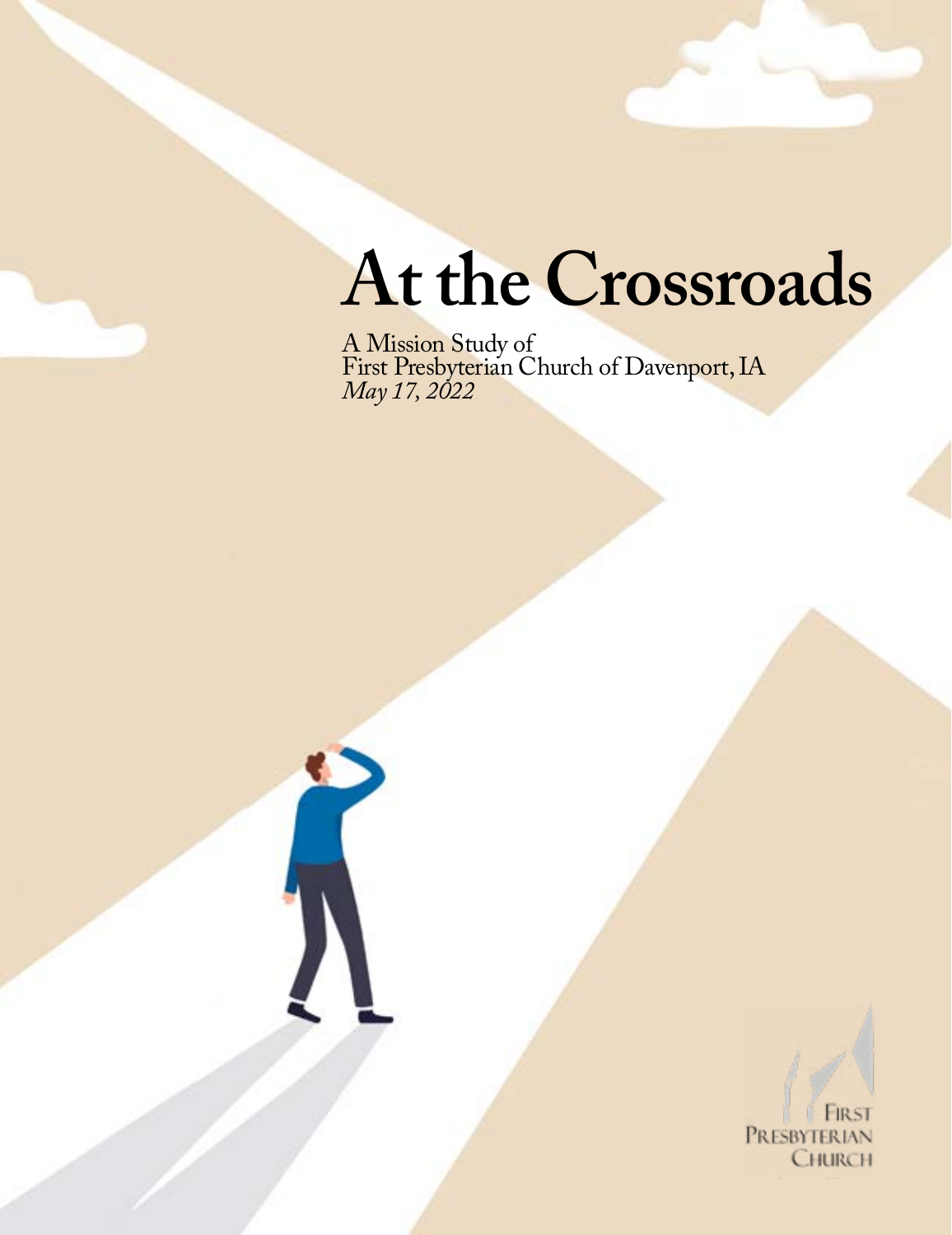# **Contents**

| Preface                                                                                                                                                      | 3                          |
|--------------------------------------------------------------------------------------------------------------------------------------------------------------|----------------------------|
| <b>About This Document</b>                                                                                                                                   | $\overline{4}$             |
| Where We've Been<br>But Times Have Changed<br>The Modern Era                                                                                                 | 5<br>$\frac{6}{7}$         |
| Where We Are                                                                                                                                                 | 8                          |
| <b>Community Demographics</b>                                                                                                                                | 8                          |
| A Closer Look at First Church                                                                                                                                | 9                          |
| Congregational Growth (chart)                                                                                                                                | 9                          |
| Significant Events Affecting Growth                                                                                                                          | 10                         |
| Perceptions of Our Congregation                                                                                                                              | 10                         |
| Physical Plant                                                                                                                                               | 10                         |
| Staff and Volunteers                                                                                                                                         | 10                         |
| Fiscal Health                                                                                                                                                | 12                         |
| The FPC Foundation                                                                                                                                           | 13                         |
| <b>Financial Challenges</b>                                                                                                                                  | 15                         |
| Stewardship                                                                                                                                                  | 16                         |
| Music                                                                                                                                                        | 17                         |
| <b>Mission</b>                                                                                                                                               | 18                         |
| Fellowship                                                                                                                                                   | 19                         |
| Christian Education                                                                                                                                          | 20                         |
| Governance                                                                                                                                                   | 22                         |
| Where We Hope to Go                                                                                                                                          | 24                         |
| Core Values                                                                                                                                                  | 25                         |
| Vision                                                                                                                                                       | 26                         |
| What's It All Mean?                                                                                                                                          | 27                         |
| What We Need                                                                                                                                                 | 28                         |
| Appendicies<br>Envisioning 20/20 Report<br>Mission Study Small Groups<br>Congregational Marketing &<br>Growth Committee Report<br>Narrative on Recent Events | 29<br>29<br>32<br>34<br>36 |
| The PNC                                                                                                                                                      | 41                         |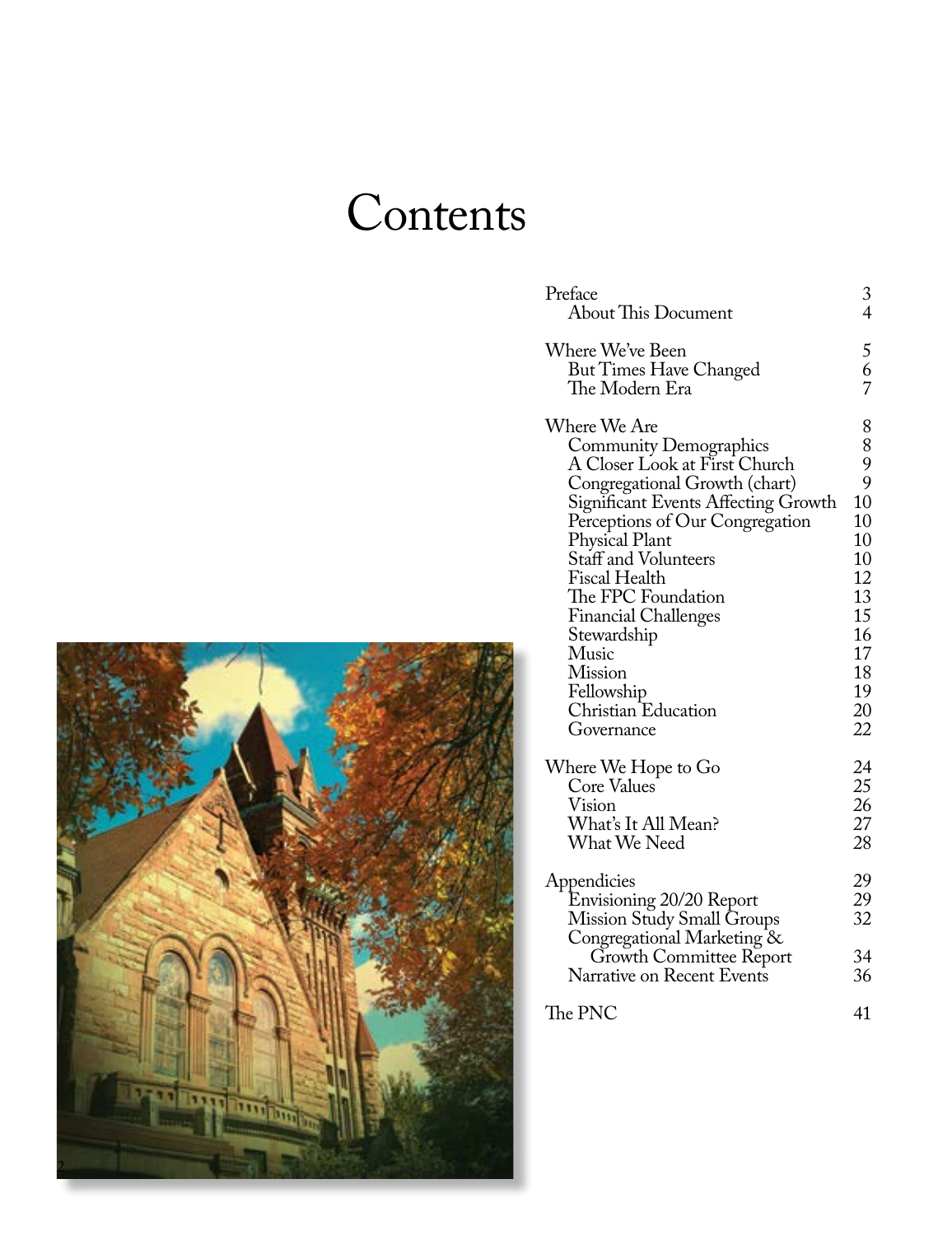*Preface*

At the risk of overstating our case, in the 180+ year history of our congregation, we've never faced challenges as daunting as what we face today.

 First Presbyterian Church of Davenport stands at a crossroads. And it's time to make some hard choices.

 We can choose to live in the past or look forward to our future ...

 … a future of our own design that is true to ourselves, reflecting our shared values and vision.

 … a future we pursue with intention, using the gifts we've received and the love and support of our friends and family.

We can dwell on the scars of past conflicts, which have created turmoil, damaged relationships, and led to a steady erosion of membership, financial support, and enthusiasm. Or we can set aside the pain and confusion of the past and move on to something better.

 Our congregation's creativity - an openness to a broad diversity of ideas and sincere willingness to welcome and include people traditionally turned away by more fundamental communities of faith - creates an opportunity.

 And that opportunity is a doorway to a future that tells a better story about First Presbyterian Church. A place known for generations as "First Church."

 It's our story to tell. We just need to find someone who can help us find the words and show us how.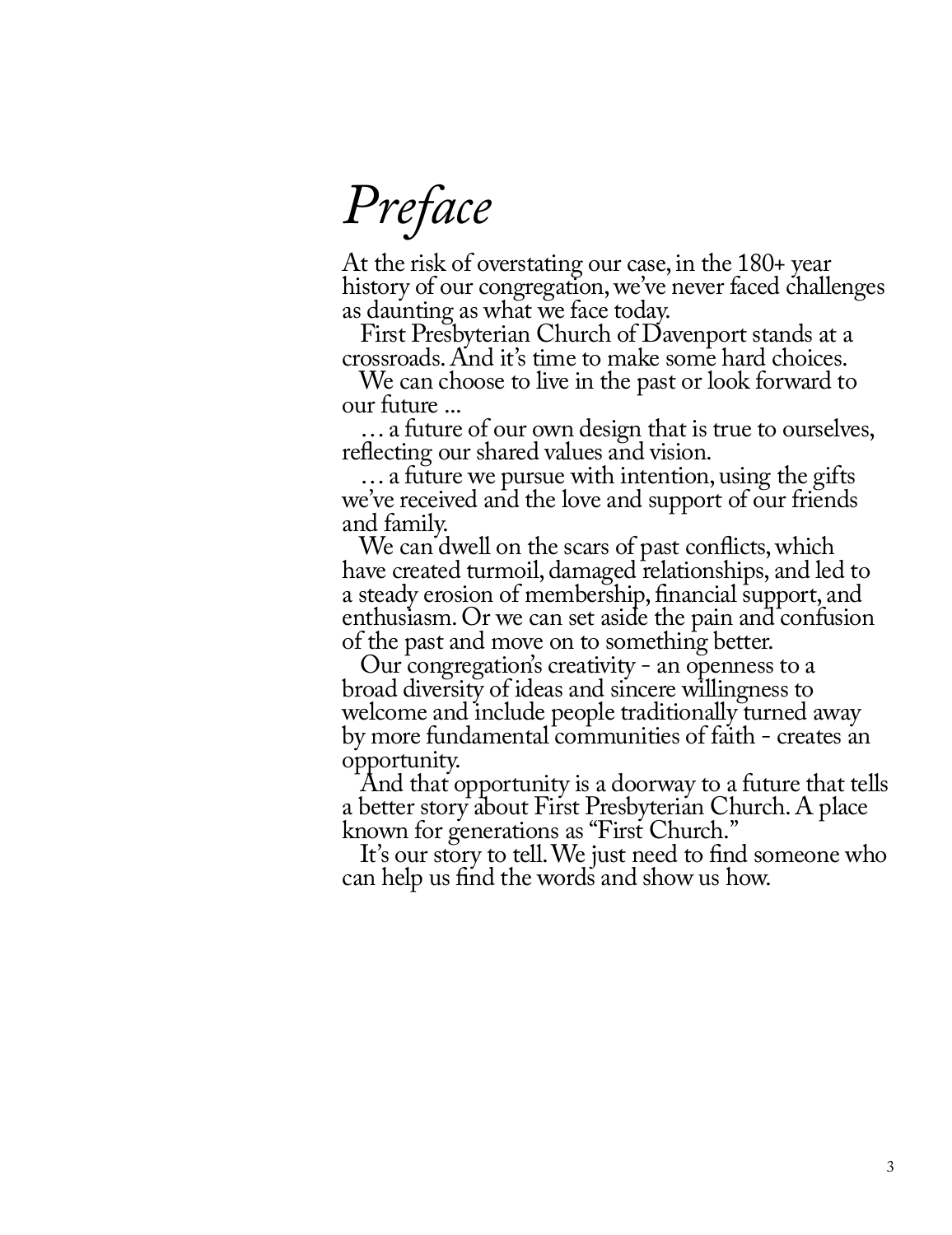#### **About This Document**

This "mission study" presents a three-part story about First Church: where we've been, where we are, and where we're going. It's an honest appraisal of the challenges and opportunities our congregation faces coming out of an international pandemic and over three years of internal struggle that, in all honesty, began about three years before that.

 We call those who welcome the challenge to work with us as we reinvent every aspect of what we do to affect positive change in the lives of our congregation and community. As you'll learn when you read this document, First Church has a rich history of doing just that. But as times change, so do congregations and priorities.

 We seek to engage those who listen closely to the stories we tell; join us as we discover and understand the true meaning of the gifts we have received, and work with us to share those gifts to the best of our abilities wherever required.

 To make First Church better meet the spiritual needs of the Quad Cities community, we hope to find a visionary head pastor. We need to find someone who can listen, lead and motivate us to act on our hopes for a future and spark our imagination, making it inspiring again to be a member of First Church.

 And we hope to find that head pastor installed by the fall semester of 2022.

 So, go ahead and read this report. Consider the opportunities. And then let us know if you're interested in helping First Church write its next chapter.

We can be at this crossroads together.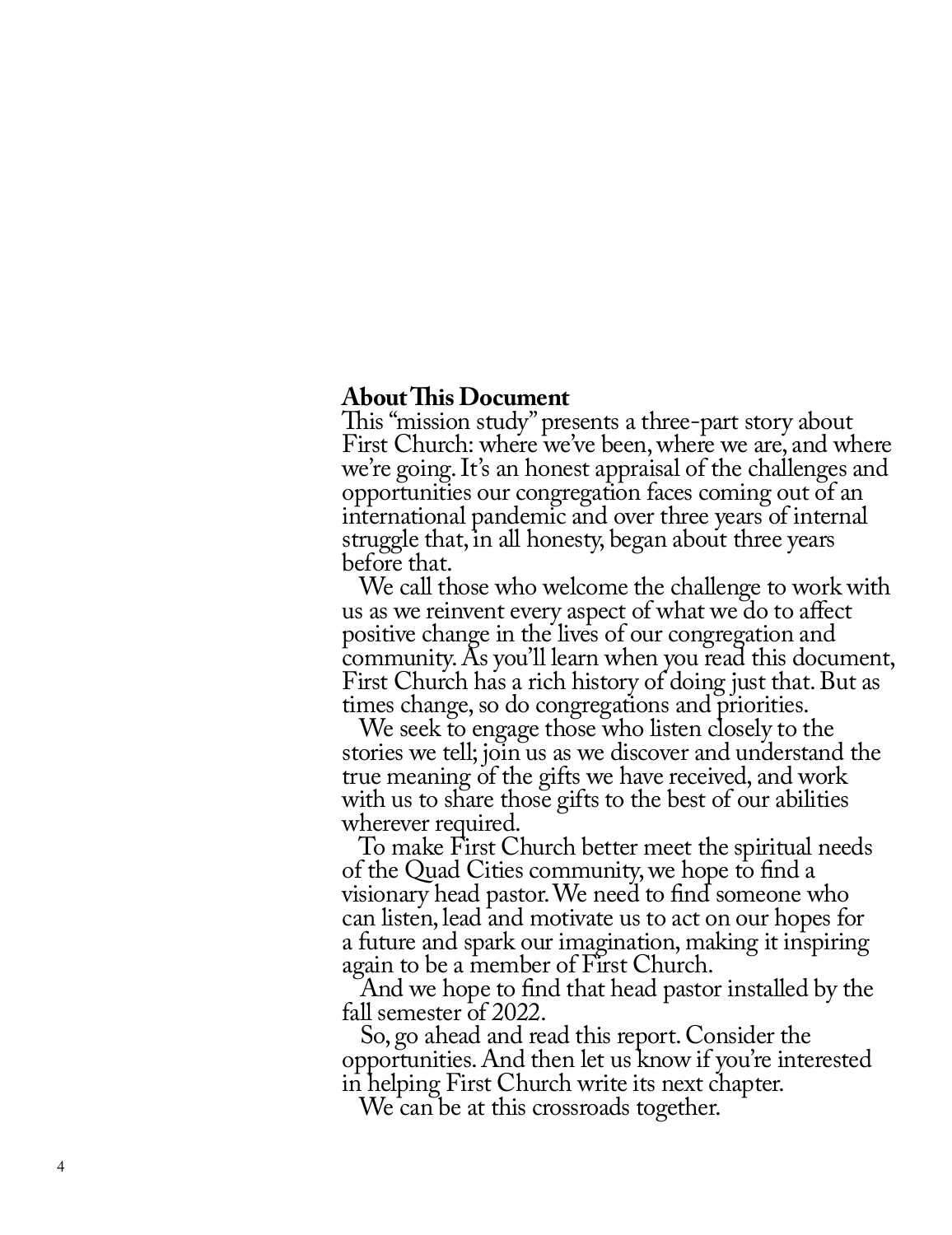

# *Where We've Been*

First Presbyterian Church of Davenport took root in the new frontier town of fewer than 1,200 people back in 1839. Located in the Iowa Territory of the Louisiana Purchase, the community could be found on the north side of the Mississippi River, just upstream from Credit Island – which was near the confluence of the Rock and Mississippi Rivers.

 During the War of 1812, Credit Island was where Major Zachary Taylor fought the British to help settle the question of American independence from the crown.

 Davenport's location was also near the Rock Island Rapids, which would become the site of the first railroad bridge across the Mississippi River fifteen years later, officially opening the western frontier to settlers and immigrants.

 During the period known as The Second Great Awakening, all self-respecting villages, towns, and cities had churches – and Davenport was no exception. So Ann Rhea Mitchell, a Covenanter Presbyterian with ties directly back to the Scottish House of Argyle, gathered ten other charter members and formed the First Presbyterian Church of Davenport.

 That small log cabin only served the congregants for a few years when they moved to a new home on Third Street and then moved again, twenty years later, to a larger church building at 7th and Brady Streets.

 A generation later, the congregation was on the move again, this time to a new home at the top of the hill, on the corner of Kirkwood and Iowa Streets. On the actual day of the move, the entire membership of First Church made a symbolic pilgrimage up the hill and to the new building. Leading the congregational parade was a young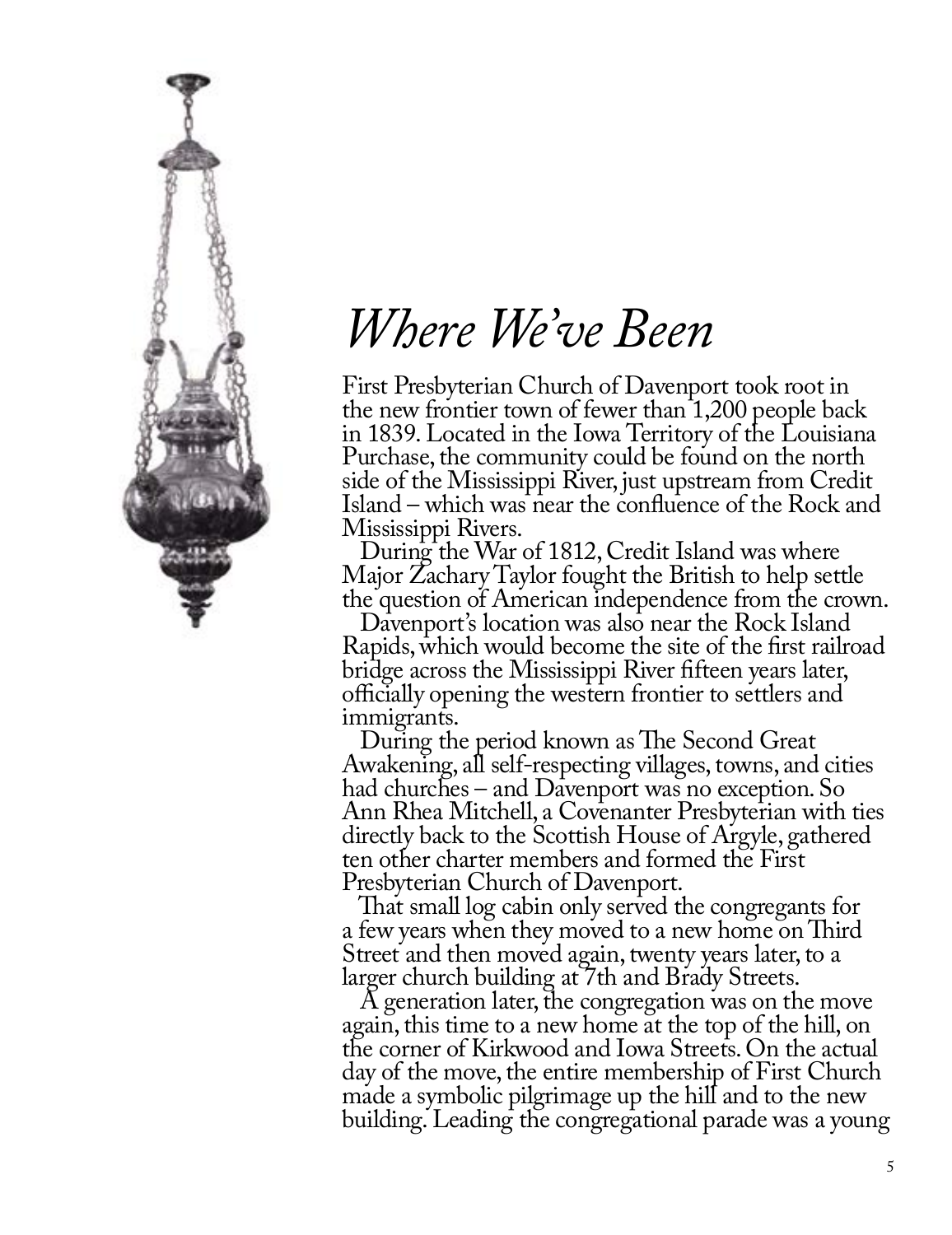A.R. Bawden, the grandson of one of the founding members and whose great-grandchildren now attend Sunday School at First Church.

 When you comb through the Southwood Heritage Center, located on the top floor of the Christian Education Building, you'll find artifacts and interesting stories about members of the congregation actively involved in the church's life and the community it serves.

 These were people involved in all facets of the community's life: from public education to the arts, from local business to foreign missions.



Stories abound involving political and civic leaders of the day who were also active members. By the mid-1950s, First Church was the largest Presbyterian Church in the State of Iowa. In the 1960s and 70s, the church added several programs and services which allowed members and their families to get involved and stay connected to their spiritual community.

#### Į **But times have changed.**

If you look at it today, you'll see that the immediate neighborhood surrounding First Church bears little resemblance to its condition when the congregation moved there nearly 125 years ago. Back then, at the turn of the twentieth century, Kirkwood and Iowa Streets were away from the hustle and bustle of downtown and<br>less than a quarter-mile from "The

Outing Club," where Davenport's elite would enjoy fine dining, tennis, and formal balls.

 Over the years, the Victorian-era homes in the neighborhood gave way to urban redevelopment, and the area lost its luster as more well-to-do families moved to other subdivisions in East Davenport and Bettendorf, Iowa. As a result, household incomes of the immediate neighborhood dropped. Ownership of homes in the area shifted from the residents to absentee landlords. Investment in the neighborhood slowed as "the hilltop" aged - and it was reflected in the general condition of the houses. Over time, the ethnic makeup of the blocks surrounding the church bore no resemblance to the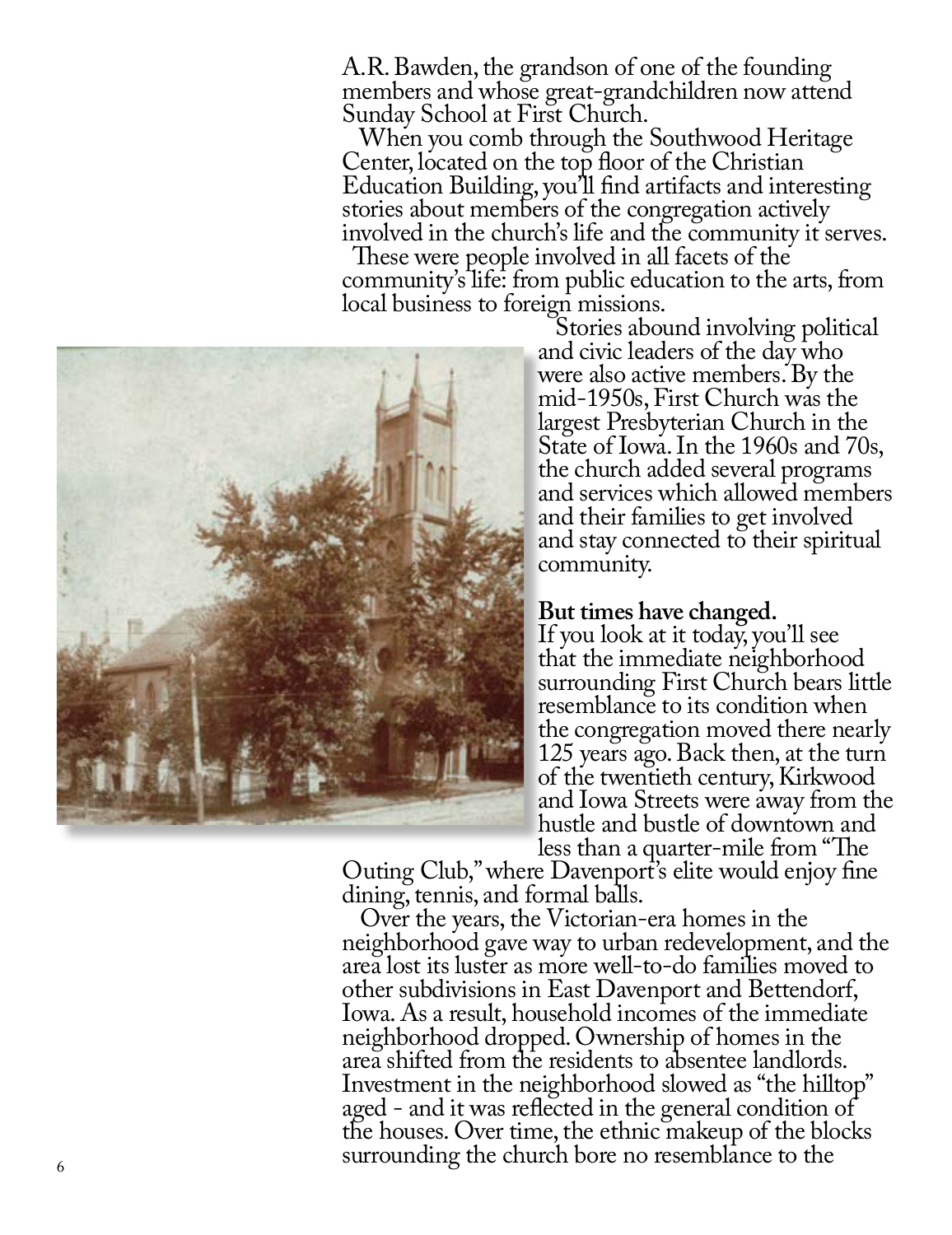membership of First Church's congregation.

 Many of the active and engaged families in the 1950s, 60s, and 70s remained members of First Church even though they had moved further away. At least for a while, for the traditions of faith were not easily broken.

But things were changing.

#### **The Modern Era**

By the mid-1970s, with membership still relatively robust, membership stagnated, and youth engagement became more and more limited.

 It's possible the root cause of this problem could be the wide range of school districts and programs in which First Church's teens were involved. At any one time, it would not be unusual to have a dozen high school students in a youth group who never saw each other during the week because each went to a different high school.

 The social pressures experienced by other mainline denominations afflicted First Church's membership. In addition, demands for time from competing organizations and interests, forced members to prioritize and make hard choices.

 As the church population aged, donations of time, talent, and money became more difficult to secure.

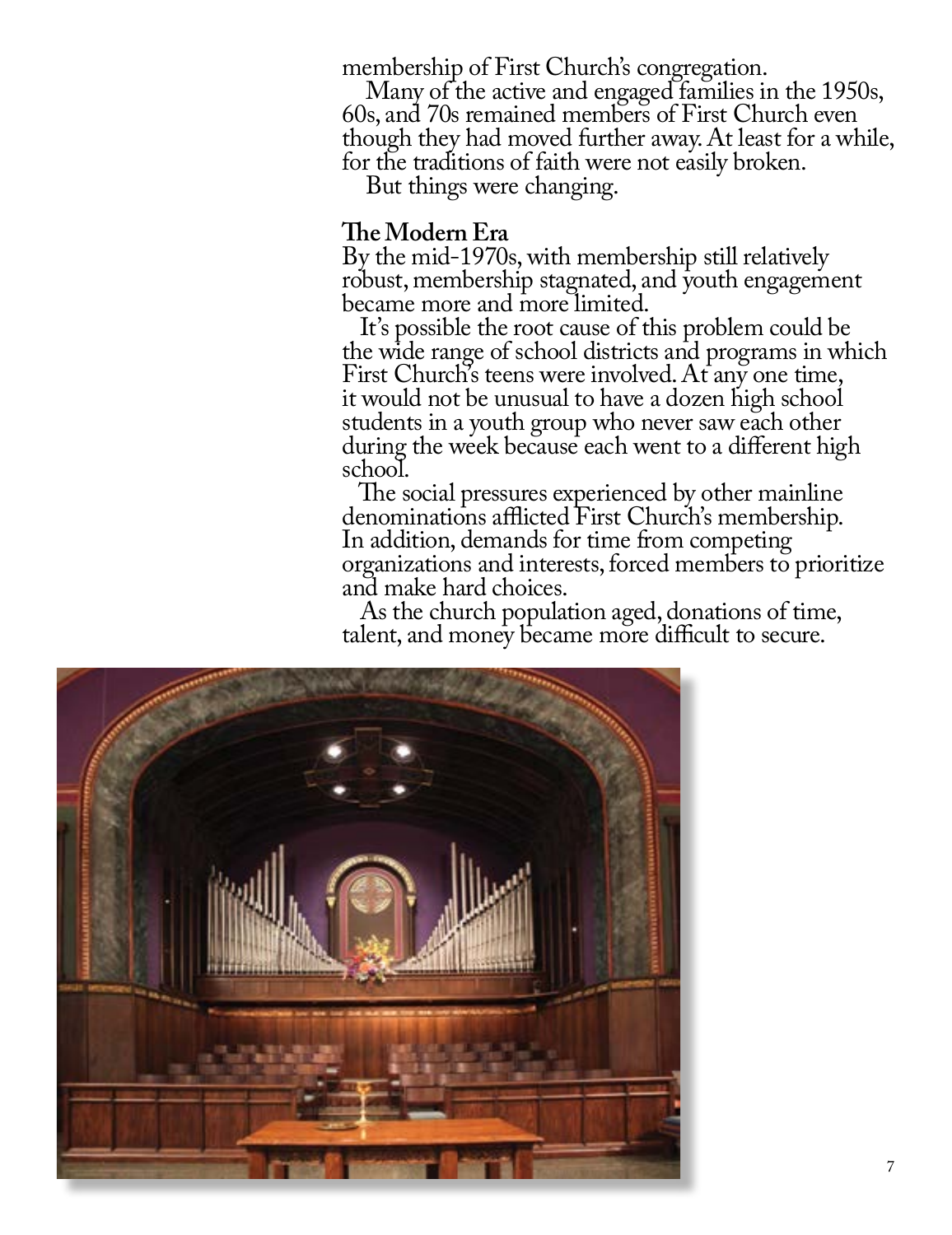# *Where We Are*

Davenport and the Quad Cities have a lot going for them.

 The larger region is mid-sized, with around 475,000 people in the five metropolitan areas that make up the Quad Cities (yeah, that's not a typo). Davenport is the largest of the cities, with just over 102,000 residents.

 The Quad City area offers big-city amenities with many small-town conveniences. And it's affordable. In fact, with the cost of living approximately 16% below the national average, the area is ranked as one of the ten most affordable communities in the entire USA.



The community has over 50 parks and numerous bike paths along the river and creeks that extend from one city to another. Every week, there are also many festivals, events, and activities.

 The area is the home of several excellent school districts and institutions of higher learning. And major institutions like the University of Iowa or the University of Dubuque (home of Dubuque Seminary) are less than an hour away by car.

### **Community Demographics**

The Quad Cities is predominantly white (84%), with Latinos and Hispanics making up 7% of the population, African-Americans 4%, and all other races equaling the remaining 5%. Davenport is a bit more racially diverse than the Quad Cities as a whole, with whites making up 77% of the population, Latinos and Hispanics constituting 7%, African-Americans at 12%, and all other races equaling the remaining 4%.

 When looking at the community by generation, 25% of the population is 19 or younger, another 25% is between the ages of 20-39, another 25% is between the ages of 40-59, and the remaining 25% is over 60. One in twentyfive people in the Quad Cities is 80 or older. The median age is 40.2 years.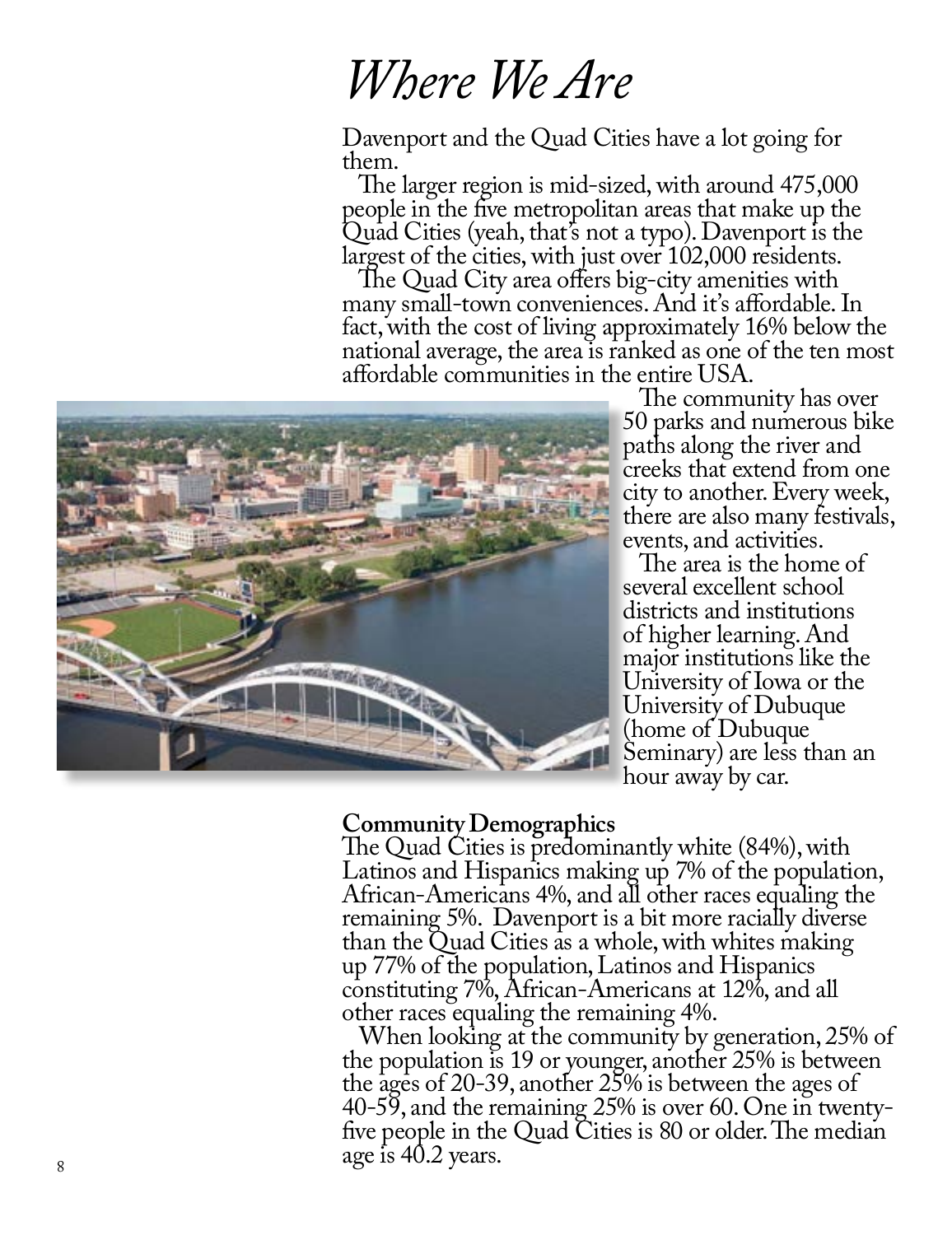# **A Closer Look at First Church**

From a generational and racial perspective, First Church's congregation is old (70% of the congregation's membership is over the age of 56) and white (97%). There are an estimated 40 children of high school age or younger.

 This demographic profile reflects a long-term membership who remain members of First Church for a variety of reasons but who, in all likelihood, no longer live in the immediate neighborhood. The social and economic differences between the population in the surrounding neighborhood and the perceived affluence of the congregation make it difficult to attract and retain members.

 More recently, general disorientation resulting from significant staff upheaval and organizational/institutional disruptions from 2016 to the present day have made it easier for members to leave First Church and find an alternate church home.

 More information about these events and disruptions can be found in the "A Narrative on Recent Events" appendix to this report (found on page 37).

# **Congregational Growth (Historical)**

| <b>Year</b> | <b>Membership</b> | <b>Av. Worship Attendance</b> | <b>Pledges</b> |
|-------------|-------------------|-------------------------------|----------------|
| 2022        | 544               | 122                           | \$568,000      |
| 2021        | 547               | 129                           | 647,000        |
| 2020        | 563               | 149                           | 740,000        |
| 2019        | 606               | 191                           | 765,000        |
| 2018        | 705               | 250                           | 830,000        |
| 2017        | 715               | 267                           | 860,000        |
| 2016        | 911               | 278                           |                |
| 2015        | 921               | 312                           |                |
| 2010        | 1,290             | 443                           |                |
| 2005        | 1,285             | 491                           |                |
| 2000        | 1,557             | 598                           |                |
| 1995        | 1,694             |                               |                |
| 1990        | 1,743             |                               |                |
| 1985        | 1,837             |                               |                |
| 1980        | 1,805             |                               |                |
| 1975        | 1,876             |                               |                |
| 1970        | 2,114             |                               | 9              |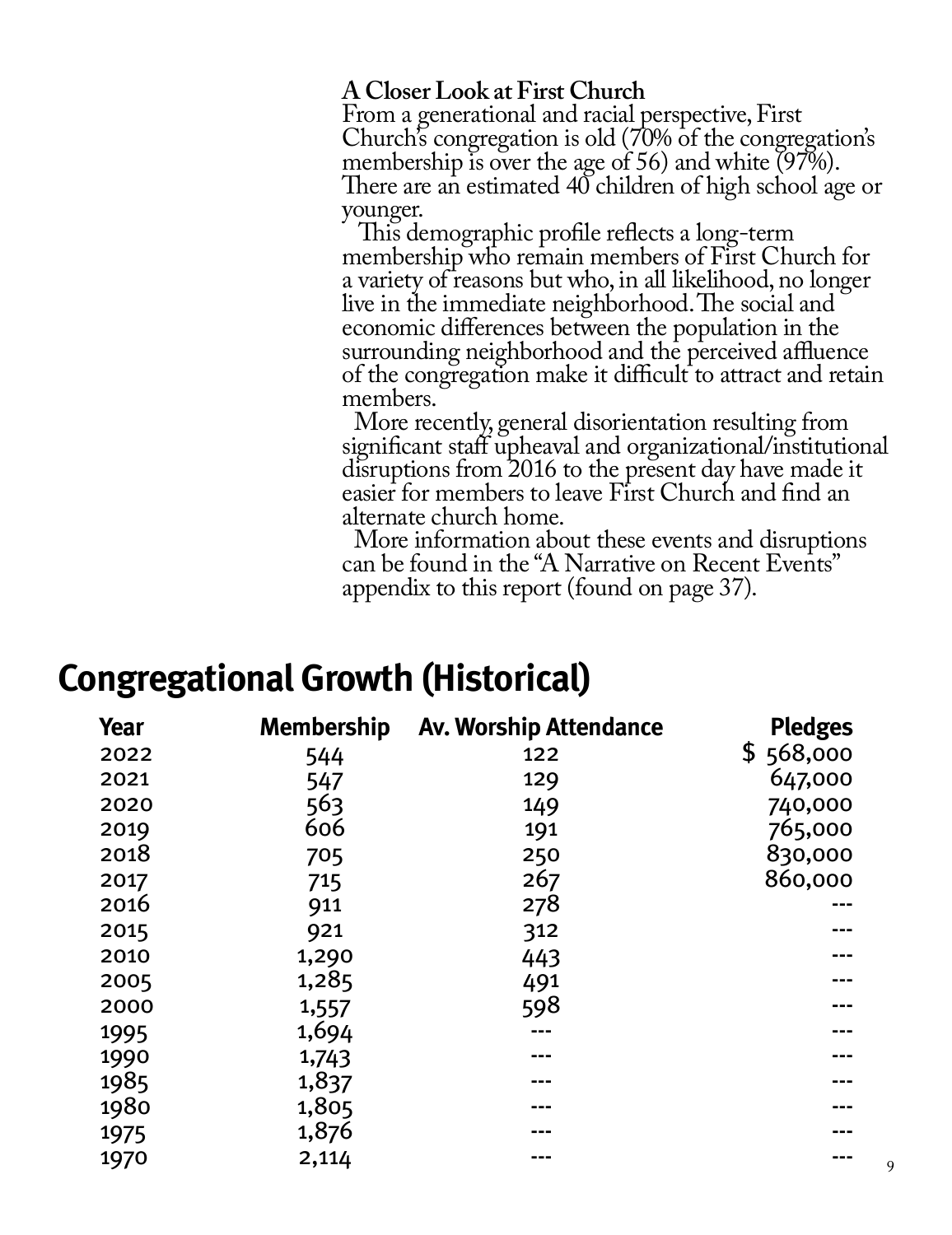# **Significant Events Affecting Growth**

| 1972 Retirement of Rev. Dr. Donald<br>Blackstone                       | 2011 Problems begin with Associate Pastors<br>and Rev. Dr. Miller                                                    |  |
|------------------------------------------------------------------------|----------------------------------------------------------------------------------------------------------------------|--|
| 1973 Ministry of Rev. Dr. Allen Wirtz                                  | 2014 Tiffany McClure hired as Christian Ed<br><b>Director</b><br>2015 Departure of Minister of Music Steve<br>Jobman |  |
| 1980 Sanctuary organ replaced                                          |                                                                                                                      |  |
| 1990 Steve Jobman hired as Minister of<br><b>Music</b>                 |                                                                                                                      |  |
| 1991 Performing Arts Series starts                                     | 2017 Consolidation of Worship into one<br>service                                                                    |  |
| 1996 Accusations made against Rev. Wirtz<br>leading to his resignation | 2018 Departure of Rev. Miller                                                                                        |  |
| 1996 Bridge-builders Capital Maintenance                               | 2019 Interim Ministry of Mark Galbraith                                                                              |  |
| Campaign                                                               | 2019 Departure of Christian Ed Director<br>Tiffany McClure                                                           |  |
| 1996 Ministry of Rev. Richard Wereley                                  |                                                                                                                      |  |
| 1999 Established Foundation                                            | 2020 COVID-19 Pandemic starts; in-person<br>worship suspended                                                        |  |
| 2007 Interim Ministry of Rev. Ray Larson                               | 2020 Interim ministry of Rev. Kathy Stoner-<br>Lasala                                                                |  |
| 2008 Ministry of Rev. Dr. Richard Miller                               |                                                                                                                      |  |
|                                                                        | 2021 In-person worship resumes                                                                                       |  |

# **Perceptions of Our Congregation**

There is a widely held perception that FPC is a wealthy church. While no specific household income is available for this study, this perception is not supported by observations made by the Stewardship Committee. Committee feedback from non-pledging members would suggest that a significant portion of the congregation does not feel able to contribute financially, but rather through time and talent.

#### $\overline{a}$ **Physical Plant**

First Church sits on the corner of Kirkwood Boulevard and Iowa Street in central Davenport. The building's dedication occurred on December 3, 1899. It is a beautiful structure built of Marquette brownstone in the Romanesque style. The building is a registered National Historic Monument.

 The Sanctuary features art glass windows commissioned and created by Frederic Lamb of J & L Lamb Studios of New York at the time of the building's construction.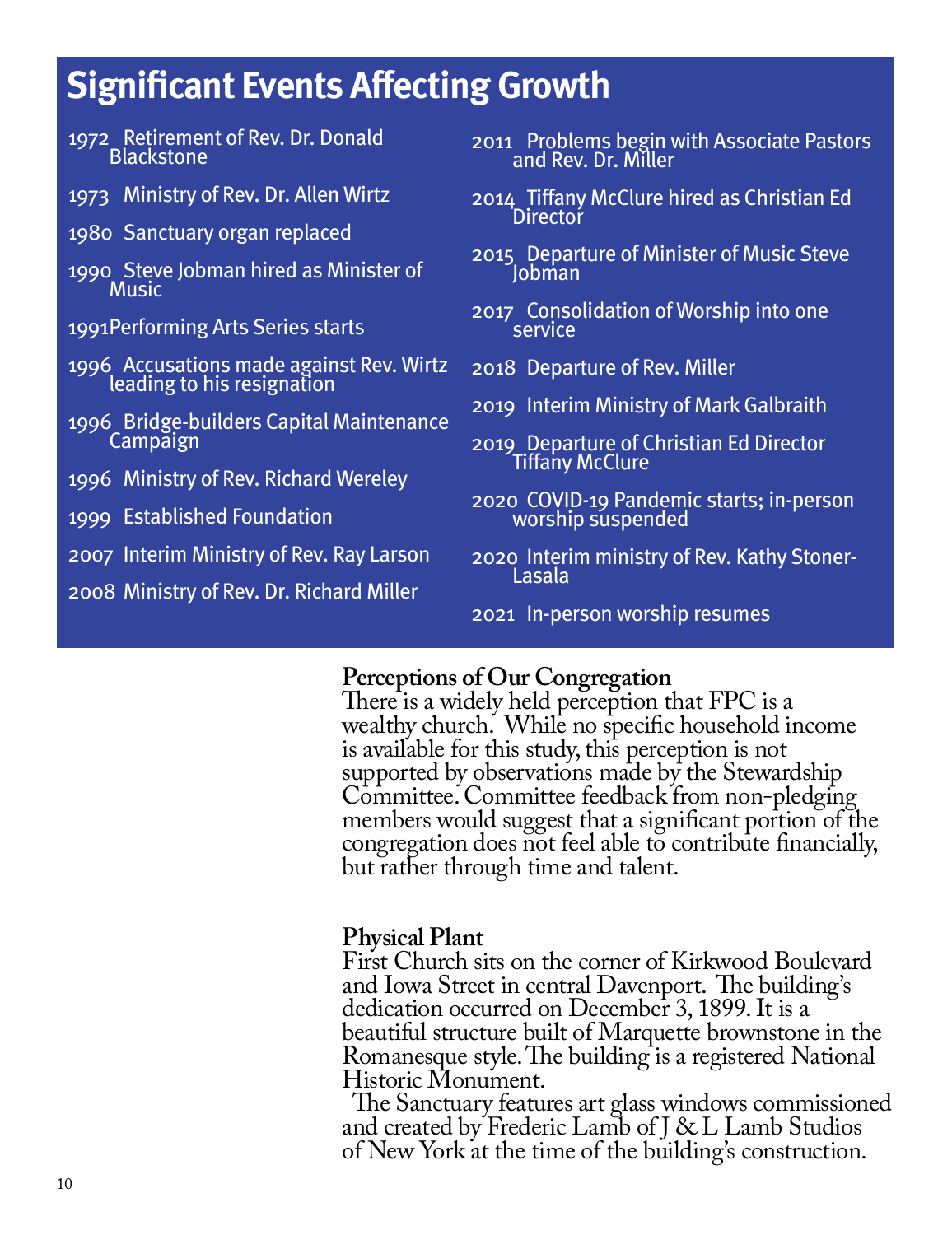They have previously been restored and are currently in another phase of restoration, funded by a grant from the Iowa State Historical Society and a family trust.

 Through the years, the Sanctuary has undergone multiple redecoration and renovation projects. Past projects include the enlargement of the chancel to accommodate larger choirs and Performing Arts Series (PAS) events and the addition of the 61-rank Casavant organ in the front of the space.<br>This addition, made in 1980, required a reconfiguration

of the pews in the Sanctuary to accommodate the instrument. The main floor now seats 430, with the balcony adding another 204 seats.

 Multiple cameras, a multi-channel audio system, and the accompanying technology allow for recording and live streaming of Sunday services and other events from the Sanctuary. There is also a screen with video projection capabilities to enhance worship.

 The ground floor of the main building houses the Fellowship Hall, kitchen, library, and Bride's room. The Sanctuary level includes a Chapel that backs up to the main worship space. In 1982, the church installed an elevator to provide easier access between the two levels.

 The Christian Education building, built in 1923, connects to the main Sanctuary building and includes three levels. The upper-level houses classrooms and a nursery. The main level has a medium-sized meeting hall with a small stage (Von Maur Hall) and a parlor (connected to a small kitchen), and offices for pastors and support staff. The ground floor includes a gymnasium, music library, choir practice rooms, and offices for music staff. There are restrooms on all three floors, and a second elevator was added to provide access within this building.

 Two paved parking lots adjacent to the buildings provide ample parking.<br>In 2019, the church installed a security system

to monitor every entrance as well as the interior and exterior of both buildings. Door locks, activated by programmed key fobs, help control entry to the building from the outside. Call buttons with monitors/speakers are also available for persons requesting access.

 As with all structures over 100 years old, our church building is constantly faced with repairs and maintenance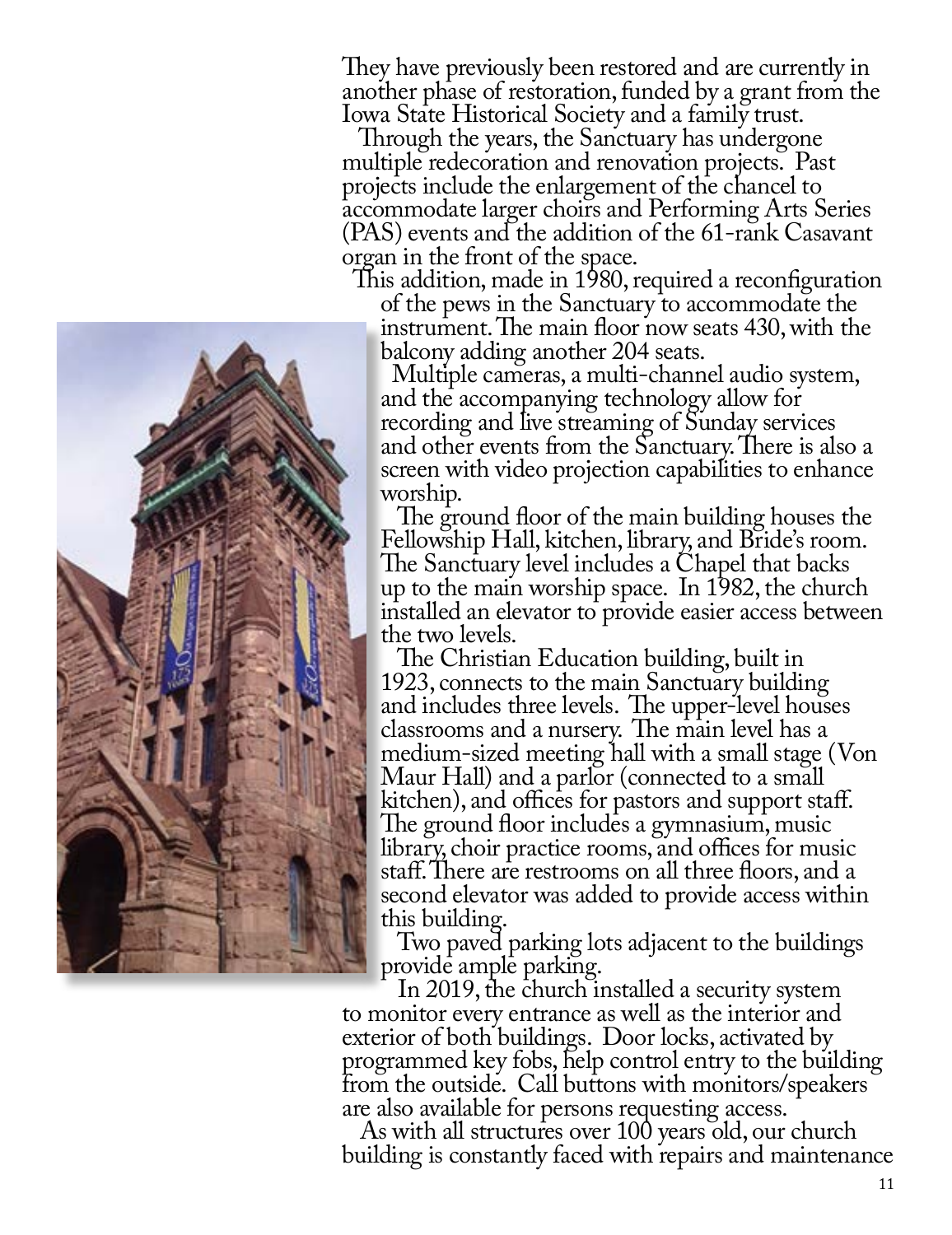projects to keep the buildings and grounds safe and sound. Fortunately, major capital maintenance and improvement projects can often be funded through endowed funds that have been donated to First Church and its foundation by past and present church members. This allows utility bills and routine maintenance expenses to be covered by the annual church budget.

#### **Staff and Volunteers**

First Church operates with a complement of paid staff (full- and part-time) and members of the congregation who volunteer their time and resources.

#### *Staff:*

Due to loss of membership and budget constraints, FPC staff is 50% the size it was a decade ago. Current full-time staff includes Bridging Pastor, Rev. Dr. Kathy Stoner-Lasala; Director of Music, Matt Bishop; and Principal Organist & Assistant Director of Music, Alex Gilson.

 There are also full-time administrative staff positions, including the church Finance Manager, Administrative Assistant, Custodial Supervisor, and an additional custodial position. The part-time staff covers Christian Education, children's choirs, and other custodial duties.

 In past years, the congregation has called associate pastors specifically covering Christian Ed, Pastoral Care, and Mission. Those positions no longer exist in the church's current staff organization. Other eliminated positions include Parish Nurse, Membership Coordinator, and additional office and publication staff.

 The current staff has accepted the downsizing and is willing to pick up additional duties. They work well as a team, recognizing their unique strengths and weaknesses. Staff members do their best to step in and assist when and where the work is needed. In addition, the congregation continues to be blessed by the involvement of a retired pastor who fills the pulpit regularly and handles some pastoral care duties.

 At times, it has been a challenge for members to acknowledge the full impact of downsizing. For example, the elimination of staff specifically responsible for pastoral care and Christian education has left a void.

 There was also a full-time employee who coordinated publications—bulletins, newsletters, visual displays, etc. That position has been eliminated as well.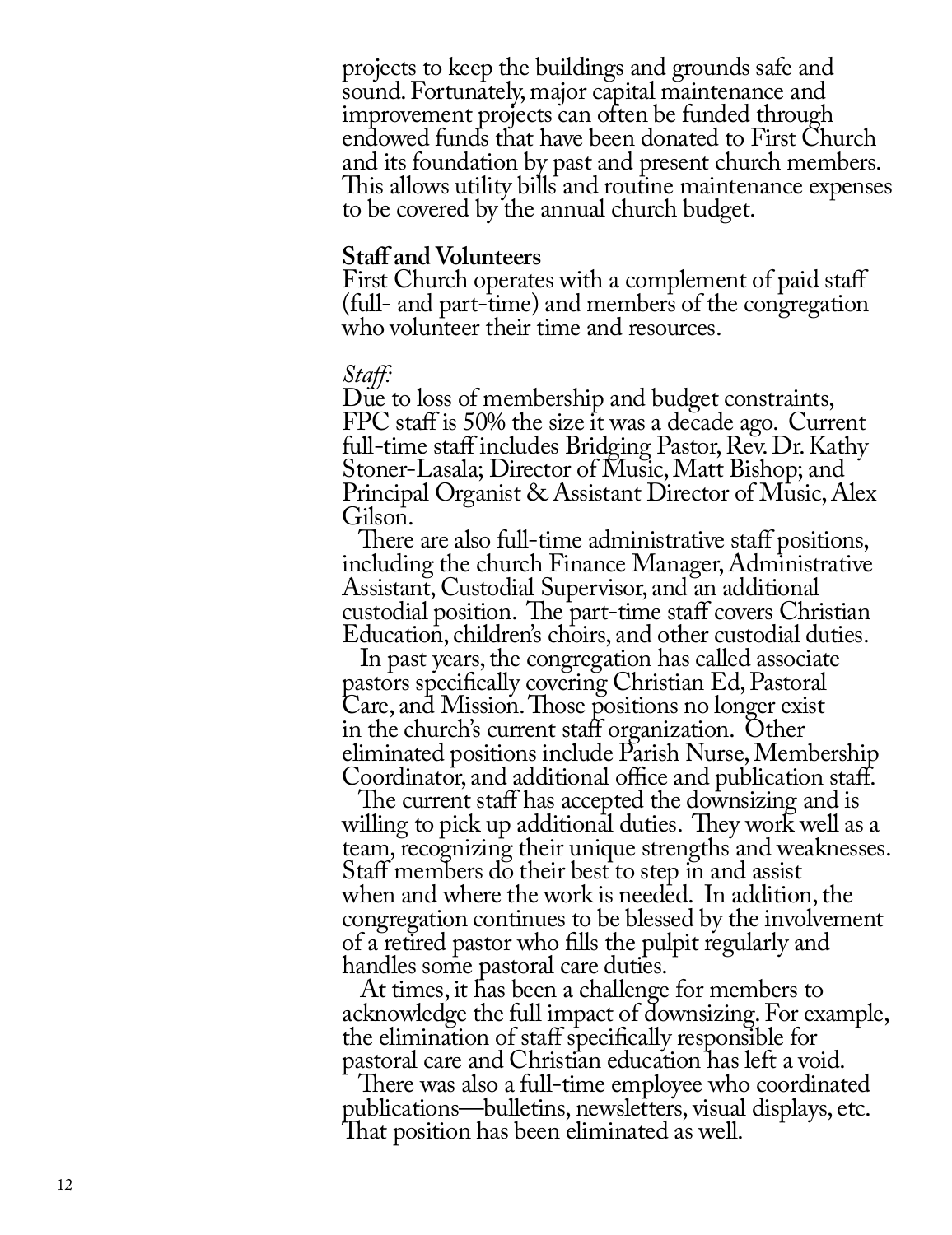#### *Volunteers:*

As with many groups, the number of volunteers has decreased since 2020, largely due to COVID concerns. However, the congregation still has a mindset of volunteering when needed.

 Volunteers regularly cover tasks such as answering phone calls in the church office, preparing mailings to the congregation, visiting the homebound, assisting the Finance Manager, and serving as worship hosts, liturgists, and media coordinators during worship services.

 The Music Department, in particular, has a robust volunteer program. A group coordinates and organizes the vocal music literature, ensuring that it is ready for choir members' use during worship and concerts and then refiling the music following its use. In addition, volunteers set up and tear down the temporary stage for the Christmas Concert, Good Friday, musicals, and other Performing Arts Series (PAS) events. Volunteers make up the staff of PAS musicals and are



responsible for costuming, props, set building, directing, and choreography.

 The CE department requires numerous volunteers for youth groups and Sunday School to be successful. It has often been a challenge to recruit Sunday School teachers. In response, a previous CE Director set up a staggered teaching schedule so teachers could alternate weeks. Unfortunately, the congregation has recently experienced a decline in the number of Sunday School-aged children for various reasons.

 The commitment to volunteering remains strong at FPC, but there has<br>been an adjustment period due to the

decrease in event participants and available volunteers in recent years. The congregation looks forward to a time when there is both a greater need for volunteers and a larger volunteer pool.

### **Fiscal Health**

Although First Church's annual budget has shown a declining trend in recent years, the overall financial position remains reasonably strong.

 Total revenues in 2021 were \$810,000, including \$647,000 from annual pledges and offerings and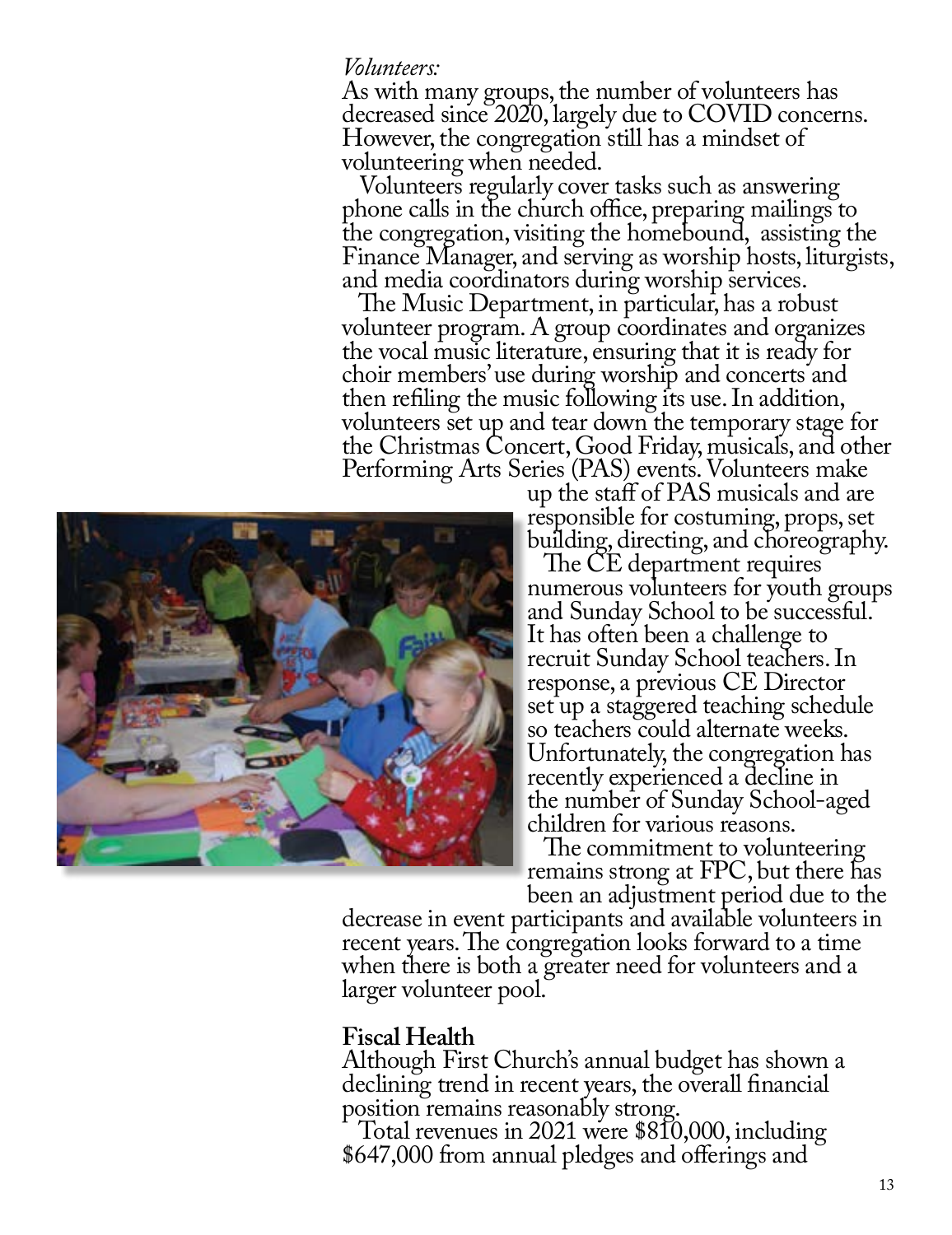### **2021 EXPENSES**



additional receipts from deacons' offerings, estate gifts, government grants for COVID, and custodial funds. Custodial revenues—i.e., targeted donations for specific purposes such as mission or music—accounted for \$53,000.

 Total expenditures in 2021 were \$797,000, with the largest items including \$467,000 in compensation expenses (58.6%) and \$138,000 in building expenses  $(17.3\%)$ .

 The church's general fund balance as of 12/31/2021 was slightly over \$484,000.

The five-year revenue history reflects the decline in membership and some impact of the pandemic on church participation for the past two years. Pledges and offerings have decreased each of the past five years.



 Pastoral staff changes primarily drive the five-year expense comparison. Annual changes in compensation reflect the departure of the head pastor late in 2018 and severance paid at that time. In addition, compensation costs reflect the engagement of an interim pastor for portions of 2019-2020, departures of the CE director in 2019 and the associate pastor early in 2021, and the 14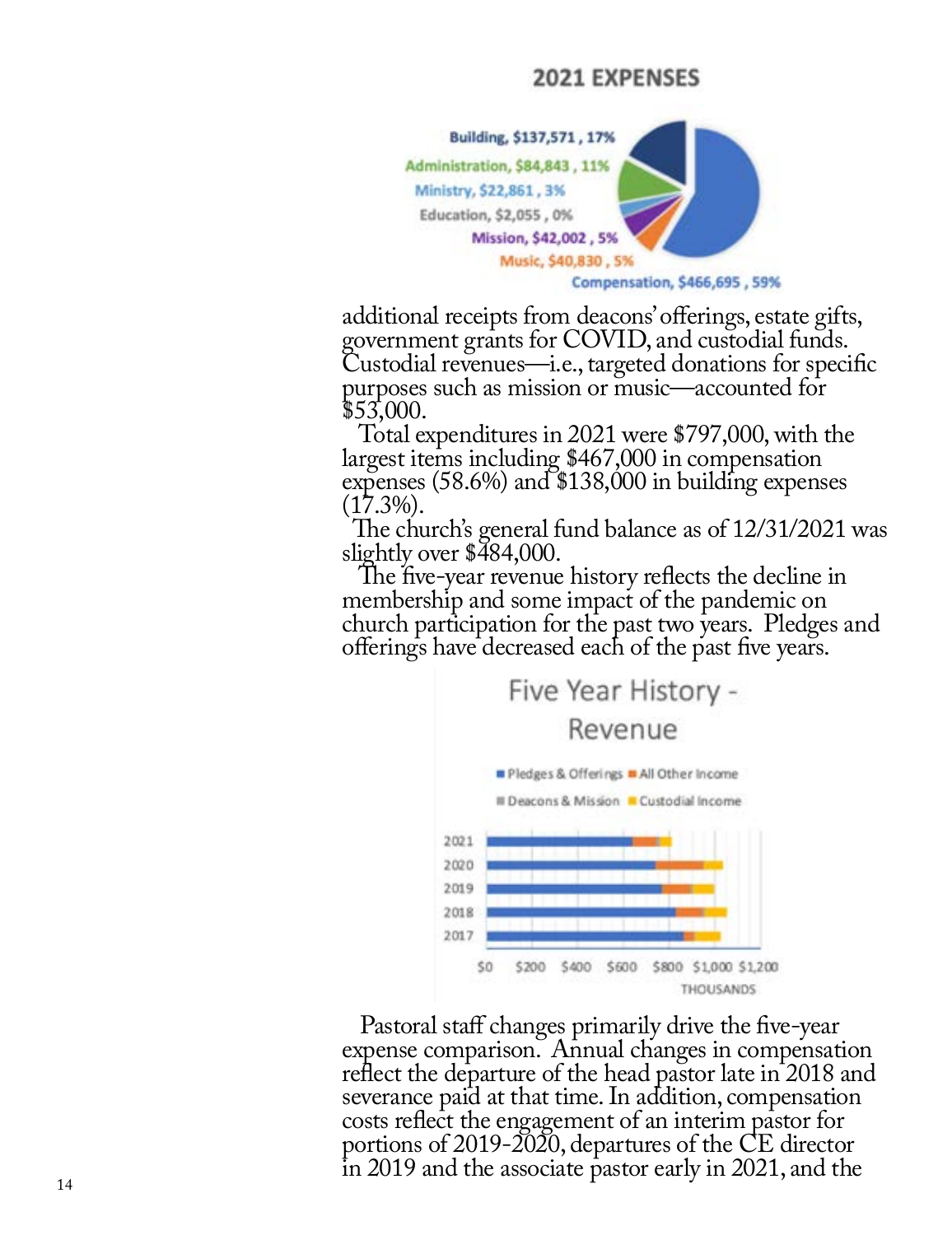

hiring of a bridging pastor in 2021.

 Budgeted revenue for 2022 totals \$772,000; this amount includes \$568,000 in projected pledges and offerings. Expenses of \$880,000 reflect an expected increase in compensation to \$609,000 resulting from adding a new head pastor during the year.

 The deficit budget for 2022 is atypical, but church leadership has committed to the projected compensation increase, with the shortfall paid off with money from the church's general fund balance.

# **The FPC Foundation**

In evaluating the fiscal health of First Church, it is important to note that other financial resources are available for both capital maintenance and improvement as well as mission.

 *The Foundation of First Presbyterian Church* was established in 1999 to supplement the annual budget. The Foundation is a combination of unrestricted funds and restricted funds targeting capital expenditures for the church building.

 Thanks to many generous donors, the Foundation balance had grown to \$1,385,000 as of 12/31/21. This includes \$1,075,000 in invested funds and \$310,000 book value of real property owned in the area neighboring the church.

 The properties currently generate sufficient rental income to be self-sustaining. The Foundation's investmente portfolio consists of about \$940,000 in endowed capital maintenance and repair funds managed by donor-appointed fund managers as well as approximately \$441,000 in various donorrestricted funds designated primarily for mission and programming.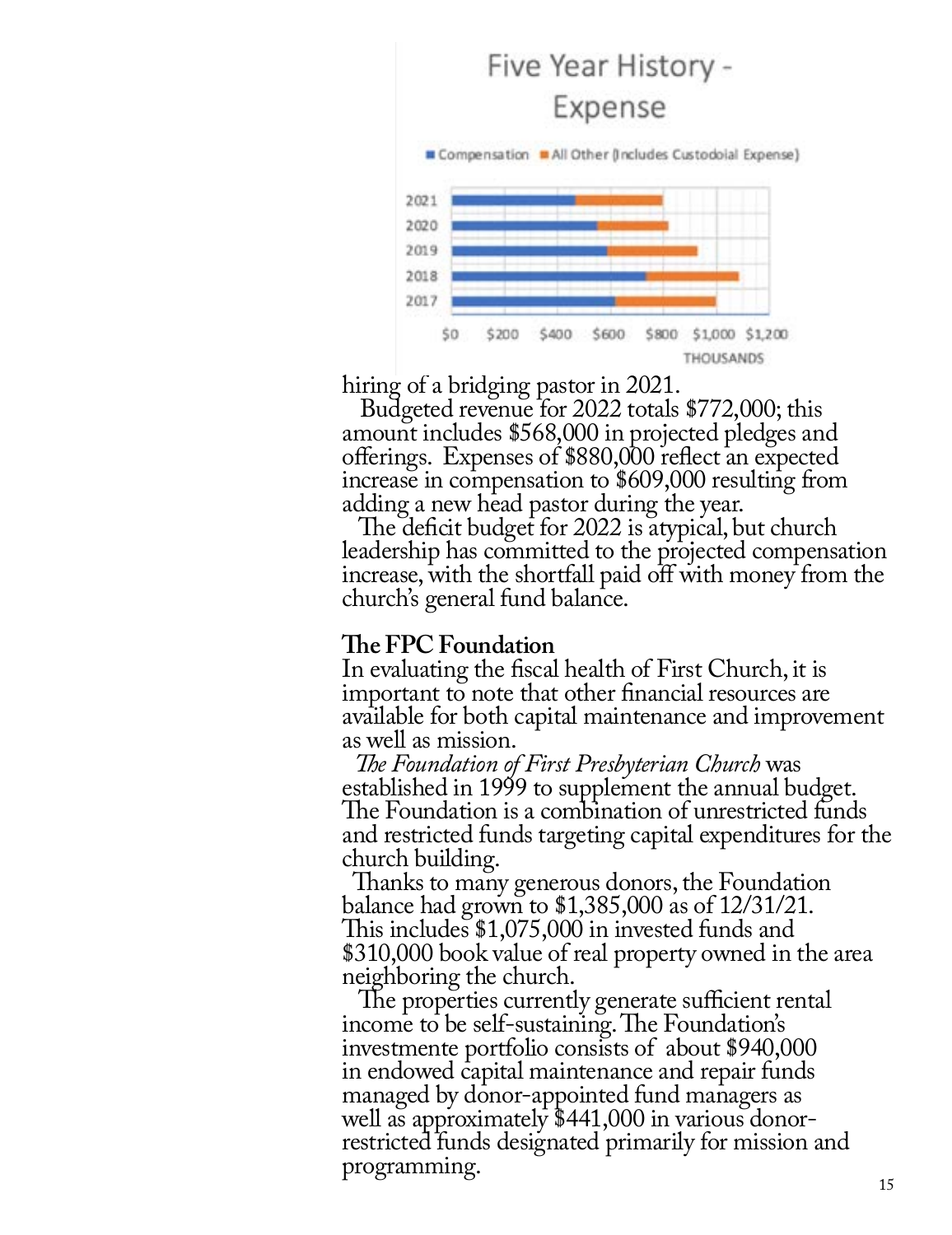# **Finanical Challenges**

Long-term challenges to the fiscal health of the congregation are rooted in the need to stabilize and increase membership, with an urgent need for new staff to provide innovation and leadership in achieving that goal.

 The cost of maintaining an aging building is particularly concerning. The congregation will need to make some decisions regarding allocating resources among its programs and facilities to keep a solid financial base.

## **Stewardship**

In a broad sense, Stewardship includes the management of time and talent as well as money. Simply put, it's not just fundraising. Therefore, other parts of this Mission Study directly address Stewardship's time and talent aspects, while this section focuses primarily on financial issues.

 Certain aspects of financial stewardship have been beyond the congregation's control, most notably the COVID pandemic. In addition, leadership changes and uncertainties within the church have also presented a significant challenge. These factors and the resulting decline in membership have created challenges in maintaining a stable annual budget.

 While recognizing these challenges, the Stewardship Committee has maintained a positive focus. For example, the fall campaign in 2021 highlighted the essential needs the annual fund drive addresses and included testimonies from members about pledging and the church's impact on their lives.

 The theme "Give and it will be given to you" (Luke 6) was developed in conjunction with the Session. A lowkey campaign emphasized "giving what you can" without putting excessive pressure on church members and acknowleded they come from various backgrounds.

 The church office offers multiple ways to fulfill pledges, including online and automatic payment options.

 First Church also annually promotes four special offerings: One Great Hour of Sharing, Pentecost, Peace and Global Witness, and Christmas Joy.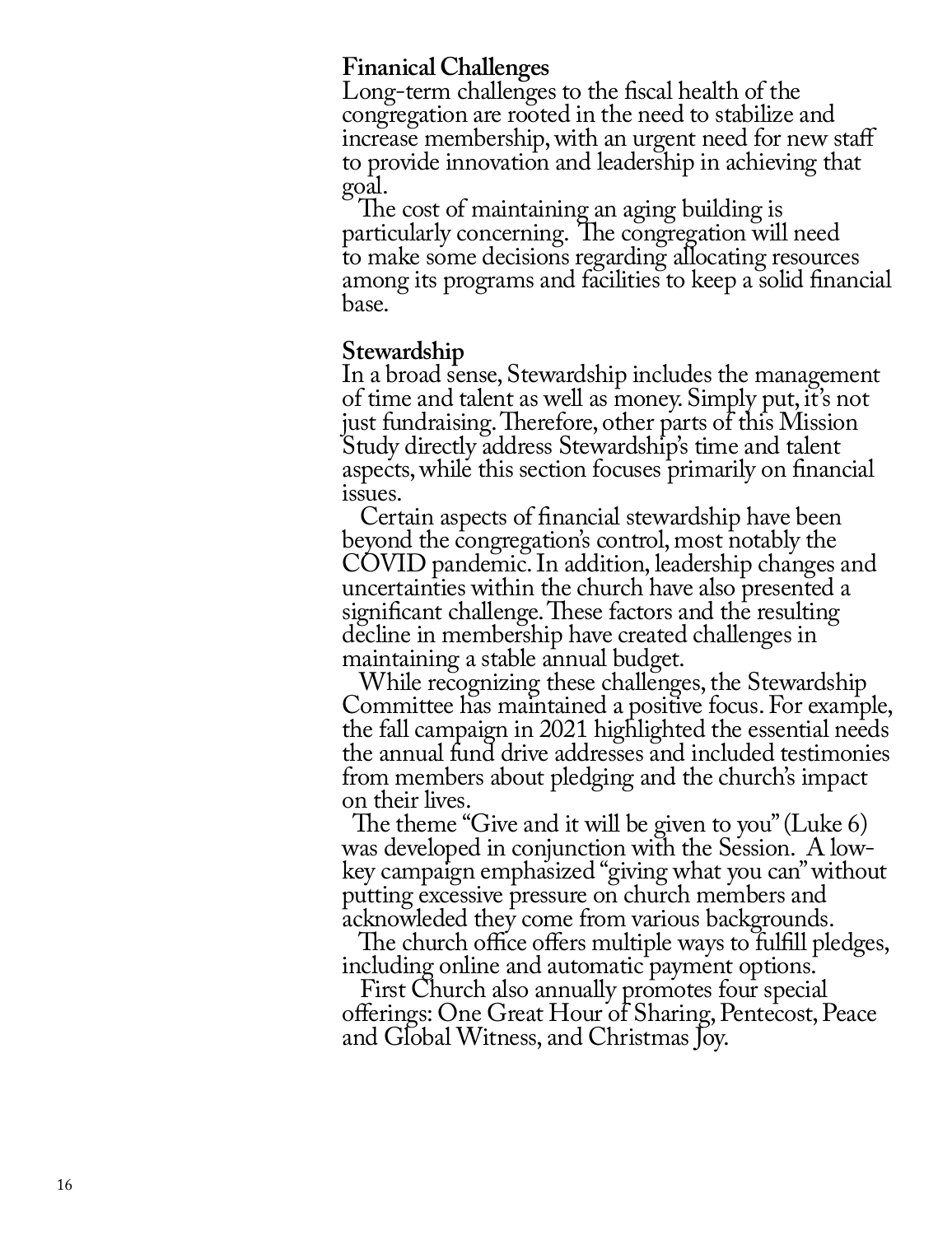## **Music**

First Church's music program is well-known throughout the community. In past years, the church's Christmas Concerts have been televised nationally on PBS.

 The focus of the music program takes three main directions: the enhancement of worship through weekly musical leadership; Christian Education of children, young people, and adults; and the outreach of our church through the proclamation of God's salvation to the world.

The Performing Arts Series includes multiple visiting artists (often in partnership with



Quad City Arts), a church's principal organist concert, and a biennial musical. The series also features a Christmas Concert and Good Friday Tenebrae Service, including orchestral accompaniment.

 The various choirs include the Sanctuary Choir, Chamber Chorale, Celebration Singers (grades 7-12), Kirkwood Choir (grades 2-6), and Cherub Choir (ages 3-6), Vesper Bells, and Kildalton Quartet. In addition to programs for adults and children from ages 3+, a certified instructor leads the church's Musikgarten classes for babies and toddlers on Sunday mornings.

 In prior years, First Church's program included The Choir of<br>Young Men & Boys and Cecilian

Carolers (young women  $\&$  girls). Both groups are currently inactive.

 The regionally-renowned Sanctuary Choir often works with living composers to commission new music. In addition, it has established a tradition of music outreach tours:

- In 2018, the choir traveled for 11-days in Germany. The trip included concerts and partnerships with refugee resettlement organizations.
- In 2019, the choir took a long weekend trip to Milwaukee, which included a benefit concert for a local organization that works with the urban homeless and the singing of the National Anthem at an MLB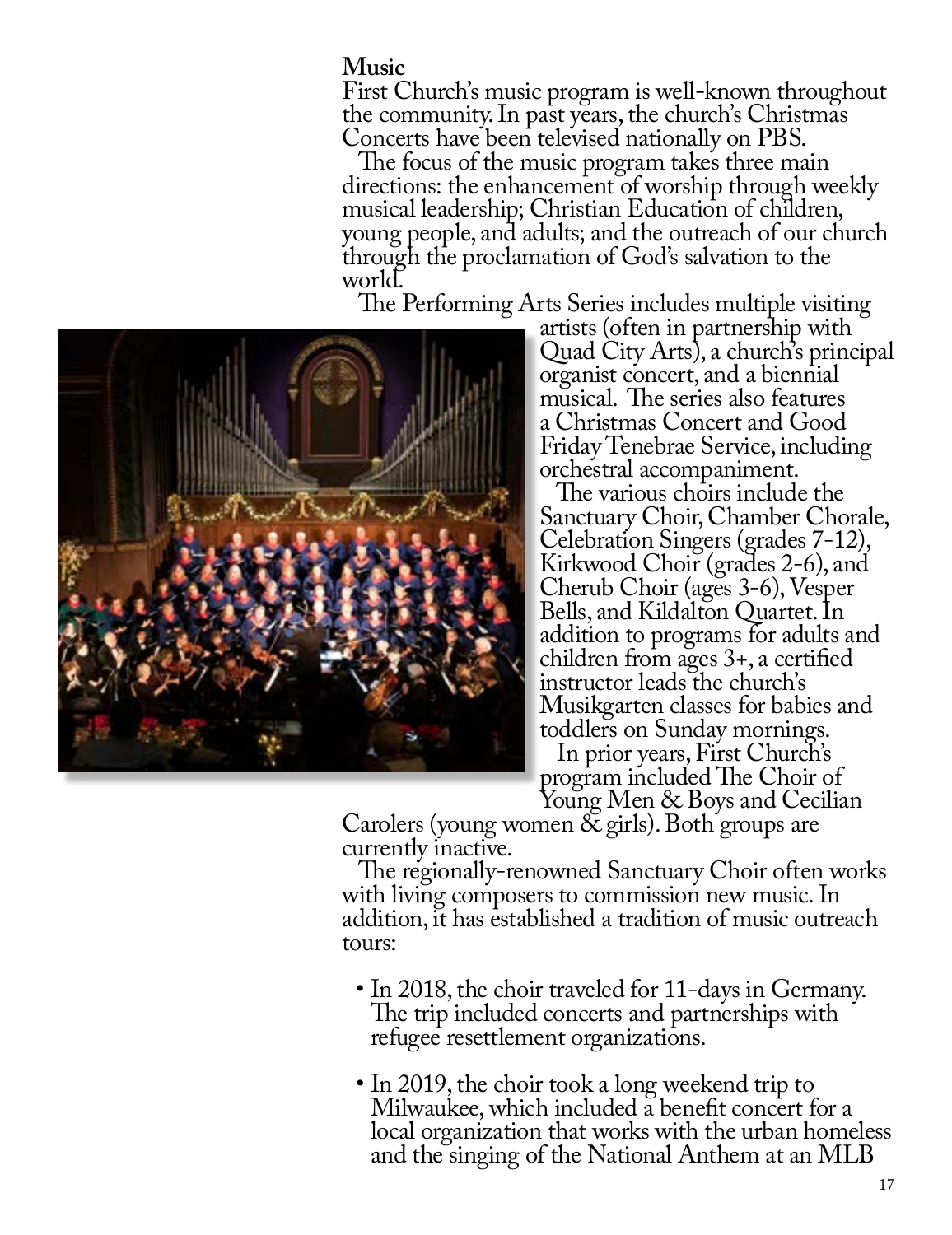game.

• The choir is currently planning a tour of Ireland in July 2022.

 The music staff includes two full-time positions (the Director of Music and the Principal Organist/Assistant Director of Music) and two part-time positions (the Associate Choral Director and the Associate Choral Director for Young Children).

# **Mission**

First Church's mission programs are often joint efforts with other local organizations or churches. Current projects include:



• Regular donations to a local food pantry and a free meal site, in addition to serving a monthly meal at the Salvation Army

• Founded in 2006, P.U.N.C.H. (People Uniting Neighbors and Churches) includes nine churches in the Hilltop area, including First Church. The nine churches are from different denominations, and each is actively involved in this ministry. Some of the services provided include community gardens, Blessing Box (non-food supplies to those in need), and other community outreach to the homeless, unemployed, and all in need physically and spiritually.

- Caring Closet, located in the church, provides clothing free of charge for community members.
- Support for Quad-Cities organizations such as Churches United, Habitat for Humanity, Humility Homes (outreach to the homeless), Meals on Wheels, and New Kingdom Trail Riders (therapeutic horseback riding programs)
- An ongoing relationship with a church/outreach project in Zacapa, Guatemala. Since 2000, members from First Church have made multiple trips to the country to work on and support a variety of projects.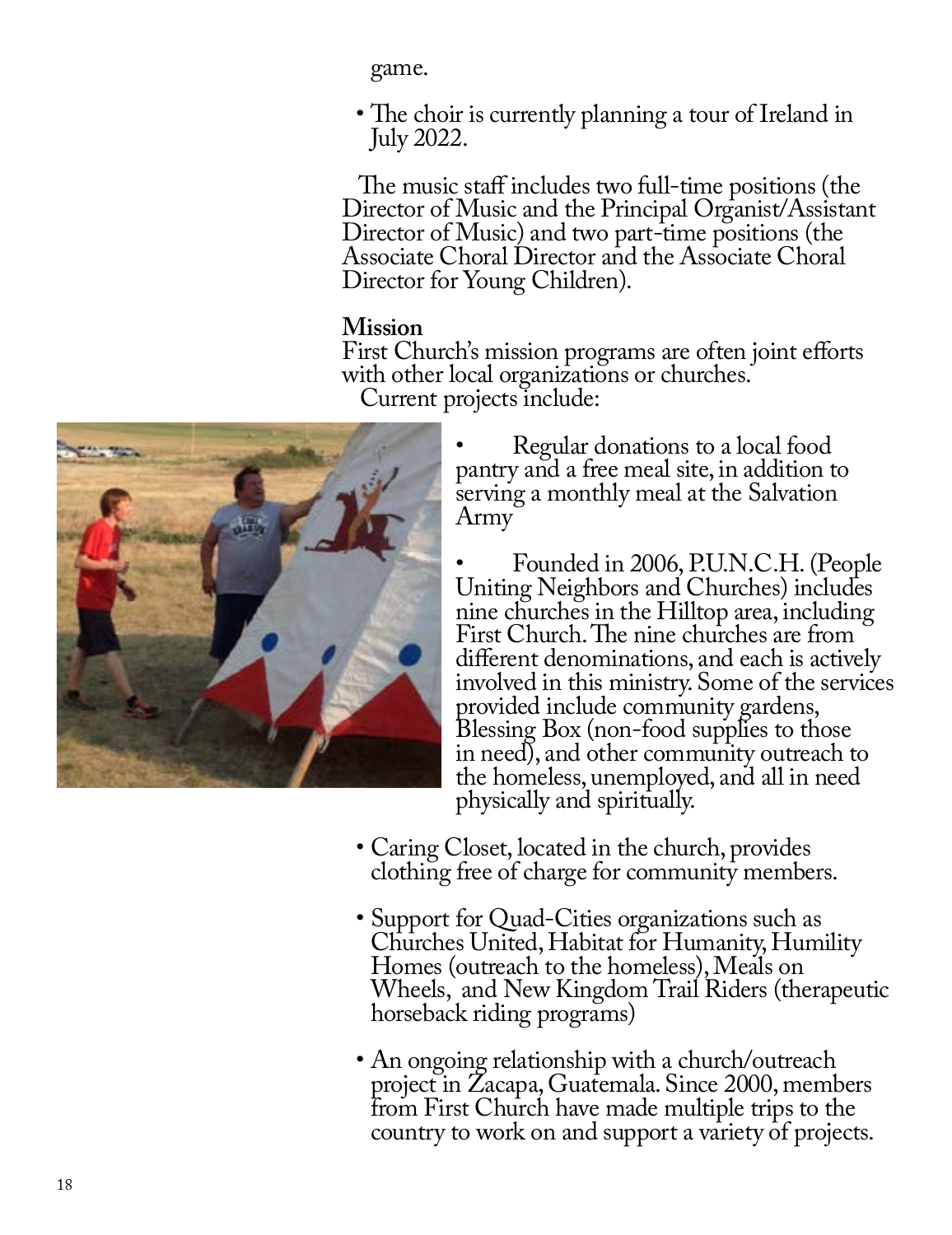- Sewing circle for dresses to be distributed in the U.S. and abroad and a knitting group making prayer shawls and items for Knit for Kids
- Longtime sponsorship of Boy Scout Troop 7, chartered at First Church in 1912, continues to meet at the church.



- Annual donations of Christmas gifts for the children of incarcerated parents
- Support of Camp Wyoming (church camp of East Iowa Presbytery)
- Kids Against Hunger (packaging meals for overseas shipment)

 A few past mission efforts have included establishing housing and assistance to immigrant Vietnamese and Congolese families, mission trips to Pine Ridge Indian Reservation, and U.S. areas devastated by inclement weather.

 The congregation also provided space for a Boys and Girls Club for many years and offered tutoring services for its members.

# **Fellowship**

Establishing opportunities for members to develop friendships is vital at First Church. Therefore, small groups and activities have formed around shared interests.

 These groups and activities include: two book clubs, a men's cookout/breakfast, a women's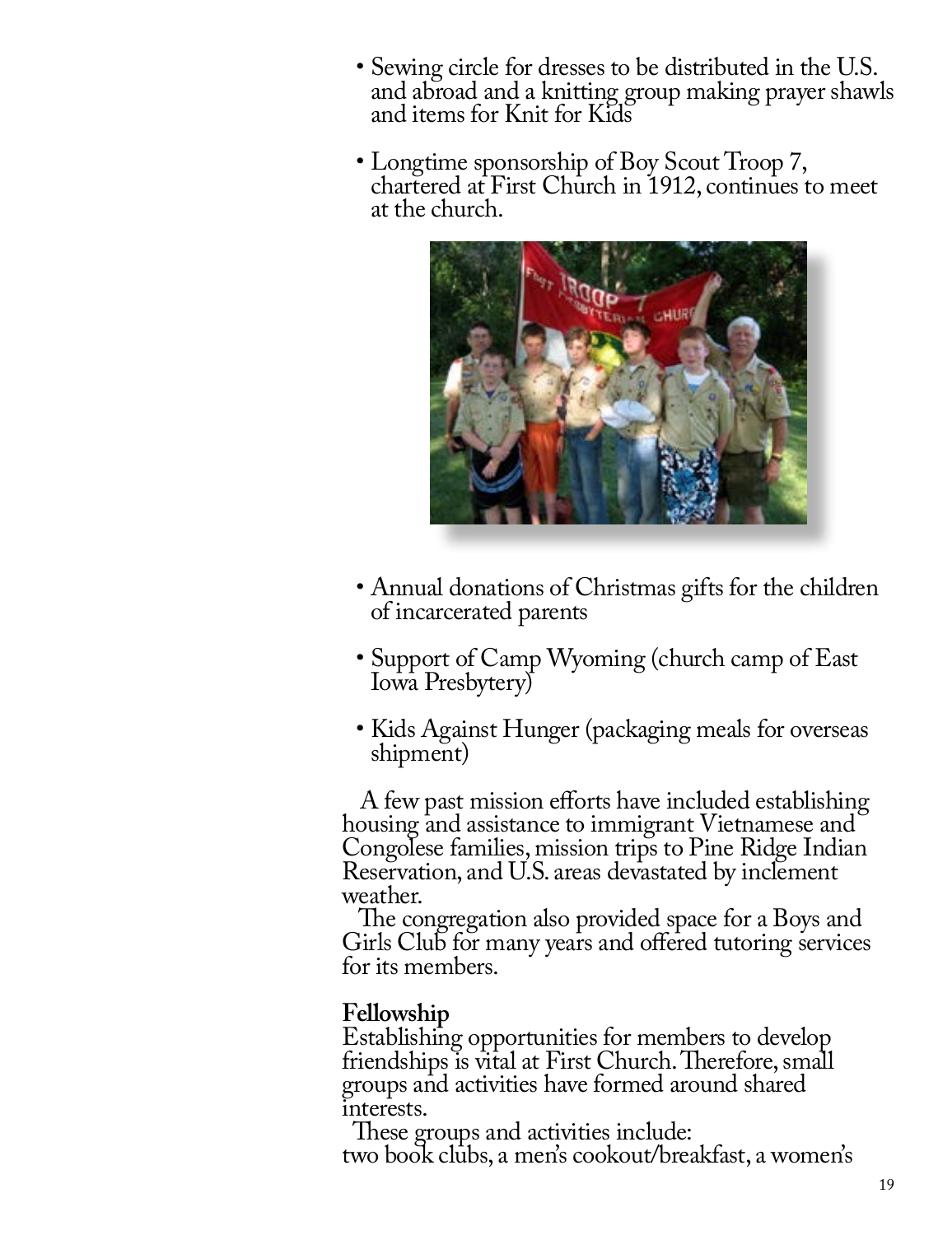

retreat, a pickleball league (in the church gym), a volunteer group working on church landscaping, a travel fellowship, various Bible Study groups, the Young Adult Connection, and a combined couples/singles group that plans monthly social gatherings.

 The Congregational Development & Fellowship Committee of Session organizes events to promote fellowship. Events include a monthly Sunday morning breakfast (Manna & More), Mardi Gras Sunday, and Thanksgiving Eve Pie Fellowship. In addition, the Deacons organize an annual neighborhood picnic and annual Homecoming luncheon for members 75 years old and older.

 Special summer services include Blessing of the Animals, when members can bring pets to church, and a musical service recognizing Bix Beiderbecke, a legendary jazz musician from the 1920s whose family considered First Church their home.

 Not surprisingly, COVID restrictions have forced modifications of many programs at First Church. Nevertheless, nearly all of the above have continued in some form.

 Once COVID restrictions are relaxed or lifted, many former ministries may resume if the needs are present and individuals step up to lead. These might include past efforts such as Peace Fellowship, grief/singles'/young mothers' groups, Parish Nurse, Befrienders, and United Presbyterian Women.

#### **Christian Education**

Christian Education for all ages is a significant emphasis and continually presents challenges of best meeting members' needs in an ever-changing world.

 In the pre-COVID era, preschool through 12th grade Sunday School classes convened on Sunday mornings and Youth Group met on Sunday evenings, focusing on service projects for the church and community. Kirkwood Club (2nd-6th grades) met on Wednesday evenings.

 Under COVID protocols beginning in spring 2020, most activities were conducted through Zoom with a few activities held outdoors. As with other church activities, this limited participation.

 As the church began to again meet in person, Vacation Bible Camp was held in 2021 in conjunction with weekly outdoor Sunday services during the summer.

 Since fall 2021, Sunday school has been scheduled to alternate weeks with the children's choirs. 2021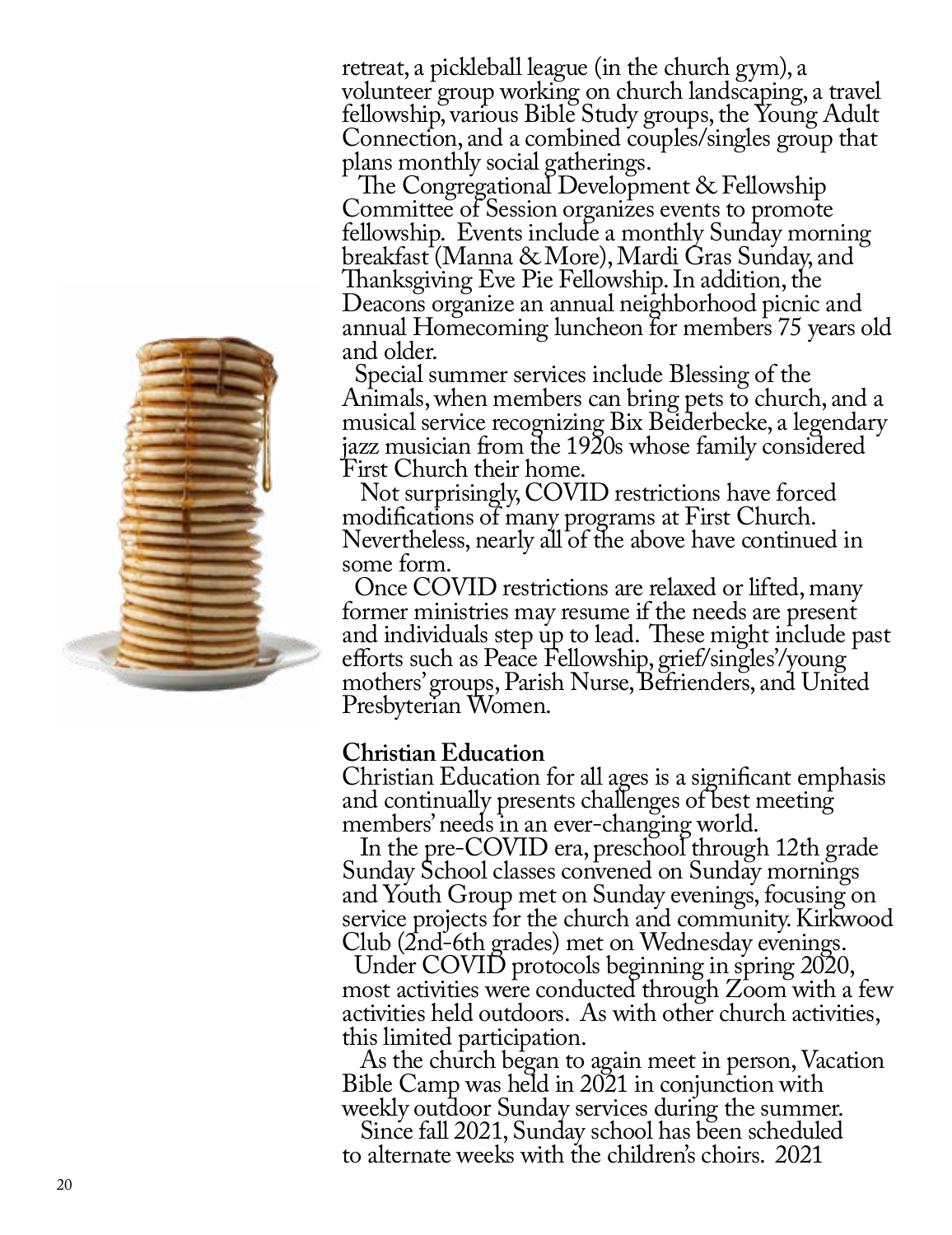concluded with children participating in a Family



Ministries entitled "Do Not Be Afraid." More recently, the children's choir sang in person for Palm Sunday.

 Confirmation classes are held every other year for 7th and 8th graders. The most recent class concluded in May 2022.

 Annual events include an Easter Egg Hunt/ Party, Vacation Bible Camp, and Trunk or Treat (at Halloween). In addition, activities for junior and senior high youth in the last decade have included mission trips and delegations to Youth Triennium.

 The church's youth protection policy requires two adults present at any event involving children.

 Adult Education opportunities at First Church include a weekly class following Sunday morning worship and Bible studies held during the week. These have continued, largely via Zoom, during the pandemic.

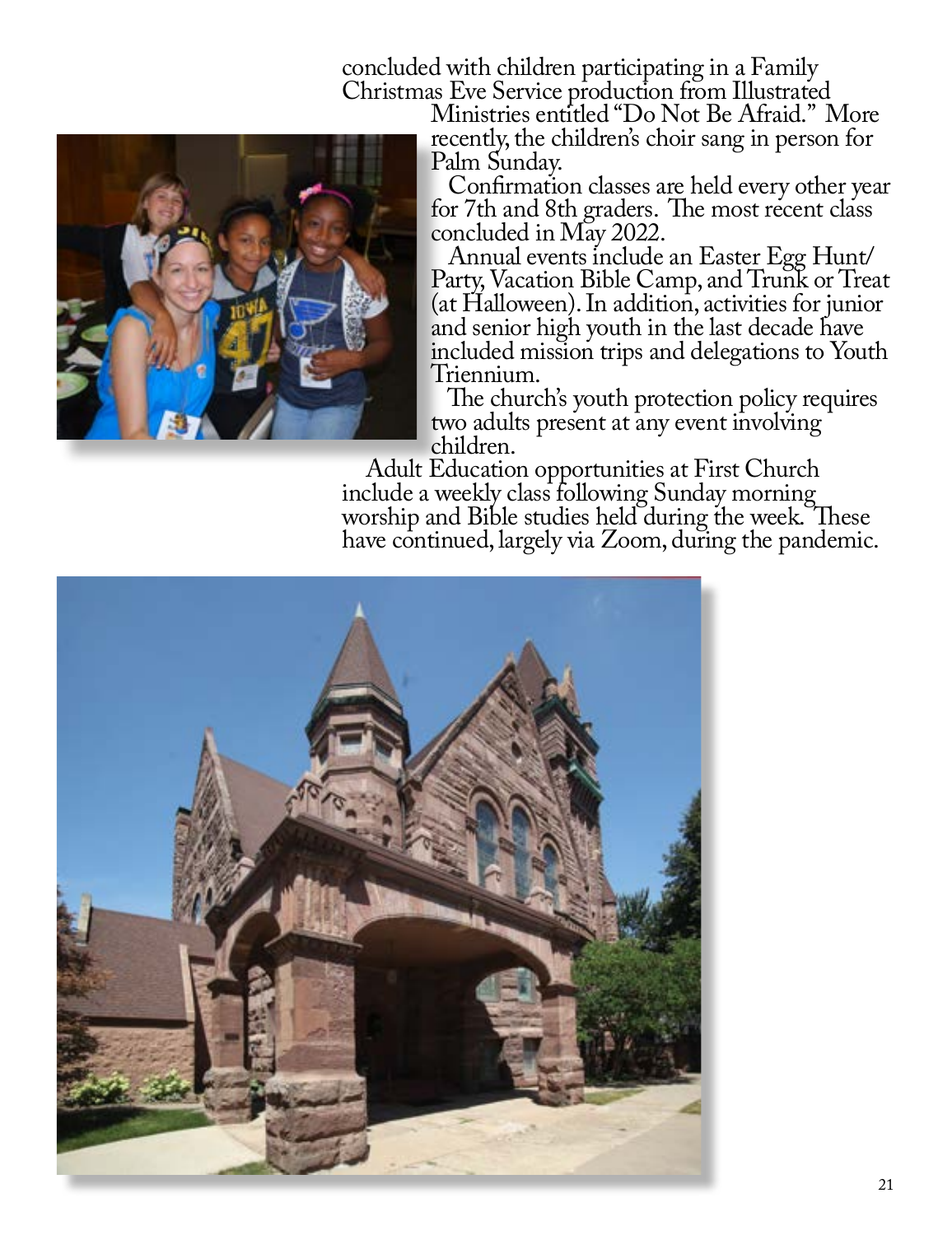# **Governance** SESSION

There are twenty-one members in the Session. Every year, a class of seven Elders is elected by the congregation. Members of the Session are restricted to serving no more than two consecutive terms before having to step away.

Standing committees and sub-committees of the Session include:

Adult Christian Education *Includes Library subcommittee.* Building & Grounds Christian Education & Fellowship for Youth Congregational Growth & Marketing *Provides direction for marketing the church to stimulate FPC's membership growth; and coordinates the technological resources to provide in-person and remote access to church activities and protection from internet threats, data theft, and cyber-attacks.* Congregational Development & Fellowship *Promotes activities of fellowship groups.* Finance Hospitality & Welcome *Addresses the addition of new members and recruits and schedules worship hosts.* Personnel *Supports the Head of Staff in the leadership of staff employees and supports Session leadership of the congregation.* Stewardship Worship & Music Pandemic Task Force *Evaluates the current rates of Covid, makes plans for safer activities for the present and strategies for the future.*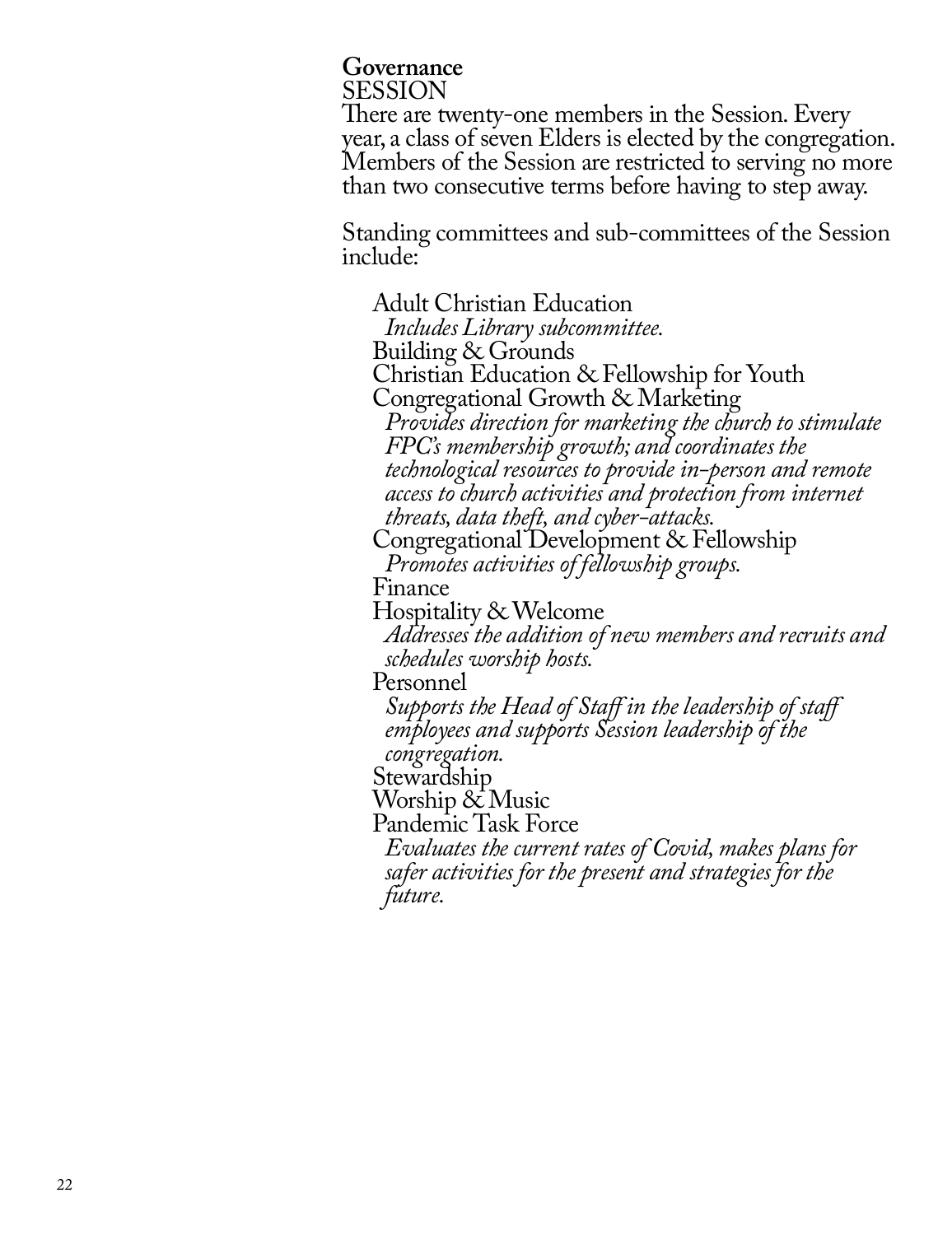## DEACONS

There are sixteen elected Deacons to the First Church Board of Deacons. Every year, a number of Deacons are elected by the congregation to provide leadership at the board level.

Being elected as a Deacon of the church is a lifetime appointment, so the actual number of Deacons at the church is much larger. Those Deacons who do not serve on the Board of Deacons often provide leadership on committees and sub-committees which are organized as shown below:

### Mission Connection

*Reviews and promotes current and potential programs/ missions, emphasizing national and international missions.*

Outreach

*Organizes participation in neighborhood and community involvement opportunities.* Pastoral Care & Spiritual Development

*Supports activities related to congregational ministries, including visits to homebound members.* 

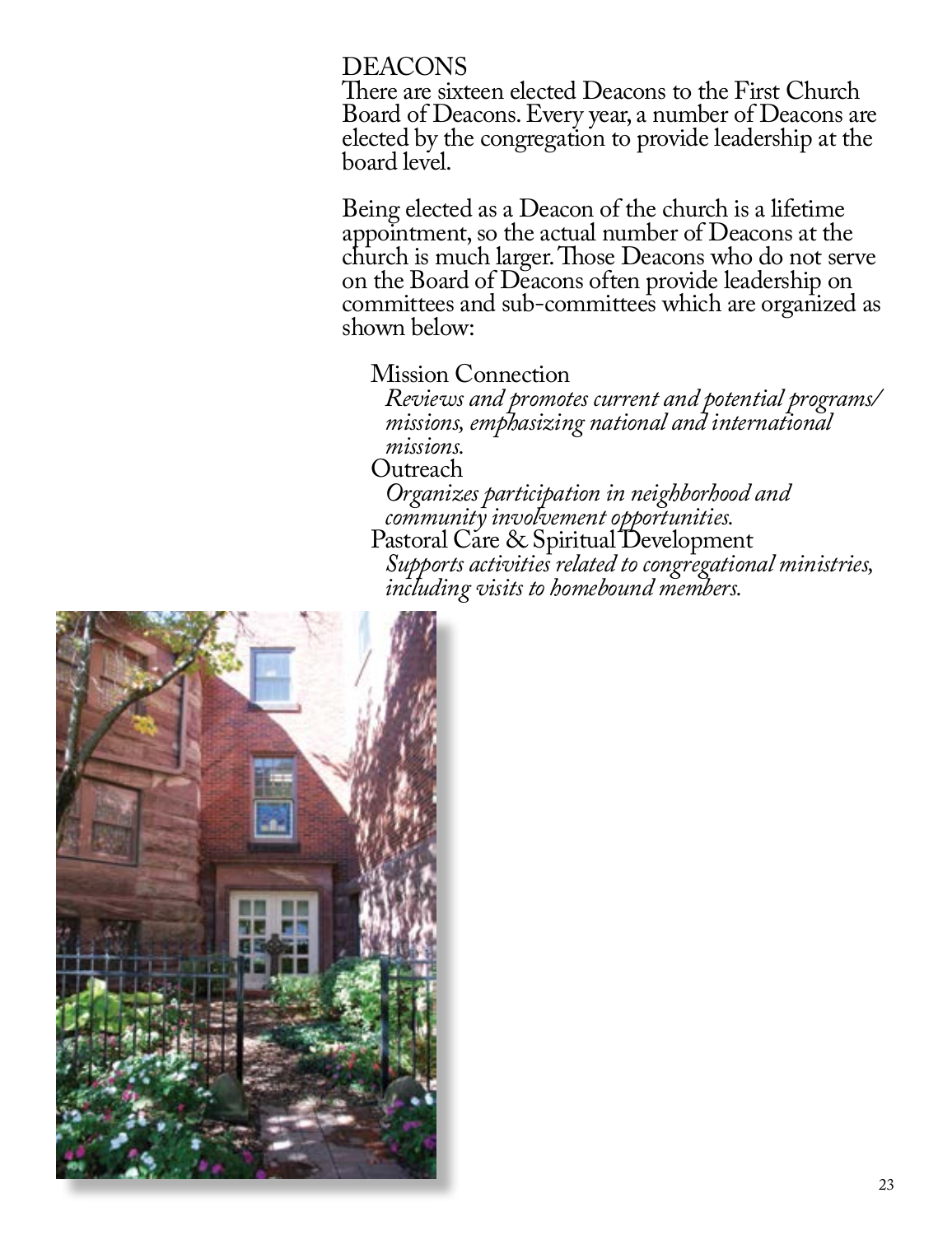# *Where We Hope to Go*

The only way to successfully overcome challenges is by knowing where to go and how to get there. That takes an ability to envision a future outcome and reach consensus on the values that will drive the change necessary to make that vision a reality.

 The Congregational Growth and Marketing Committee (CGMC) - a committee of the Session consisting of six congregational members and two staff - studied national trends that defined what people look for when seeking a church home. The committee then reviewed previous surveys of First Church congregational members (summaries of which are included with this report as appendices, starting on page 29) as part of an assessment of our institutional values.

 These core values were referenced by the committee as it developed value statements, key messages, and a recommended "marketing position" for First Church. The CGMC reported to Session (and eventually

to the congregation) that it found that churches, now more than ever, need to be "authentic" when presenting themselves to the public – both prospective members and current ones. The younger the audience, the less confidence they have in the honesty and forthrightness of the institution.

 In a media environment full of deep fakes and social media rumors, First Church needs to adopt a position of being "real" to stand out from the clutter. The CGMC continued:

 "The challenge we face is to come up with an honest and believable vision for First Presbyterian Church and our congregation – who we are, what we believe, and how we act on that belief. An authentic vision of ourselves should admit our faults and celebrate our gifts … and it should inform everything we do and say as well as the way we present ourselves to friends, family, and the public-at-large."

 Admittedly, true transparency can be a little embarrassing, but it can also be transformative and liberating. That's why the committee recommended focused messaging and communications around some core values that are easily associated with First Church's storied past and best moments …

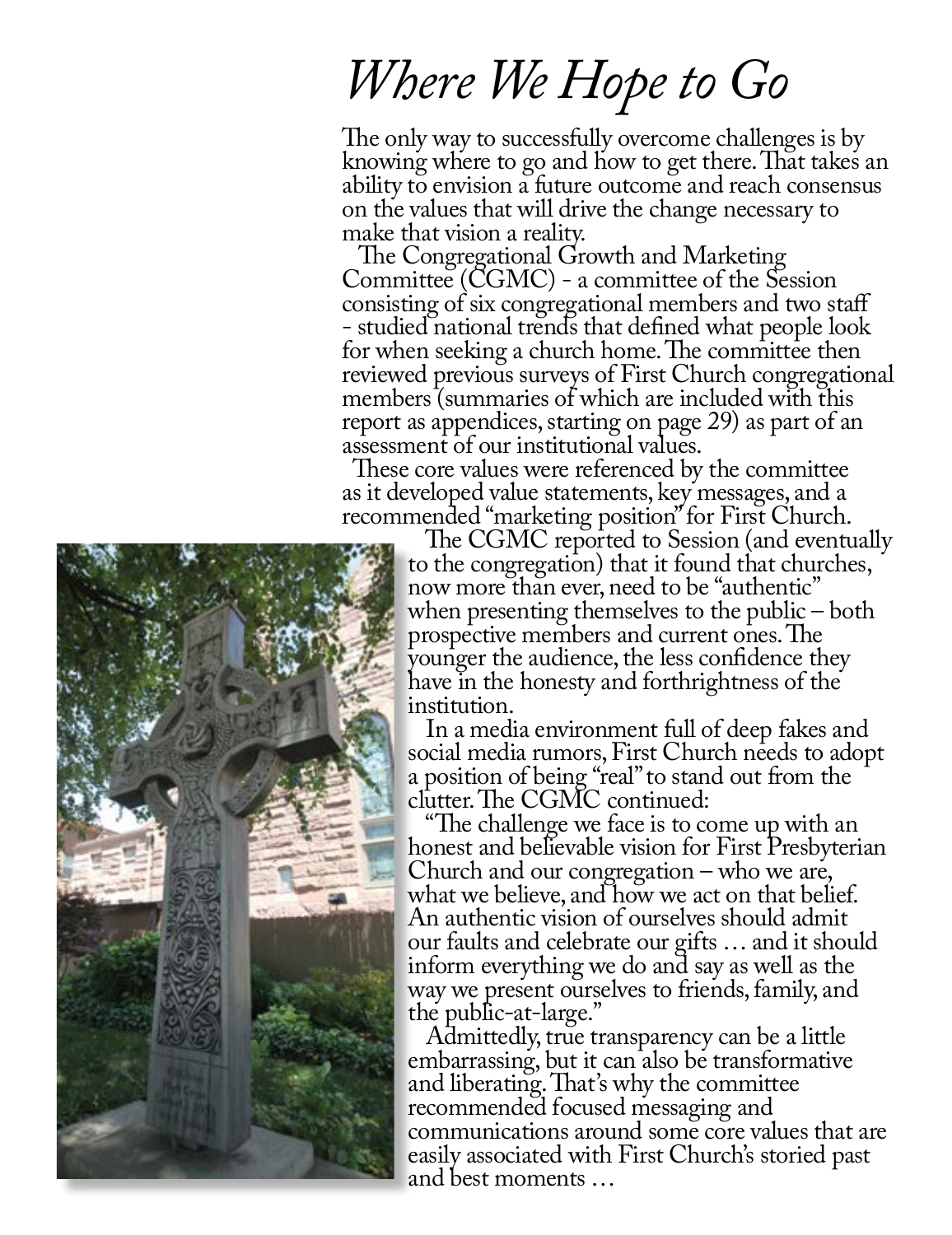**Core Values**

*Creativity*<br>We are a creative place and a creative people. You can see it in how we solve problems and take on challenges in all forms (both artistic and practical).

*Joyfulness*<br>We are a congregation of good humor and expression; whether it's the joyful laugh of children during their worship message or applause at the end of a service's postlude, First Church expresses love and joy without reservation or remorse. Joy makes us ready to do good work and encourages us to do that work well.

*Justice* As a congregation involved in the communities in which it lives, we have a long-standing reputation for volunteerism and principled activism, of leadership and fair-mindedness.

# *Loyalty*

First Church has a reputation for honoring commitments made and sticking with them for the long haul. We understand that it is far better to do what is right rather than just doing what's easy or expedient, even if that's all that's asked.

*Legacy* First Church has a rich historical heritage in the community as one of the oldest and most influential churches in the Iowa Quad Cities.

It is that first value, "Creativity," that the CGMC recommends considering as a critical point of differentiation when it comes to creating a definitive "point-of-view" for First Church in the community. Not every congregation member needs to be an artist or a performer, but rather have a creative mindset – saying "why not" instead of "no."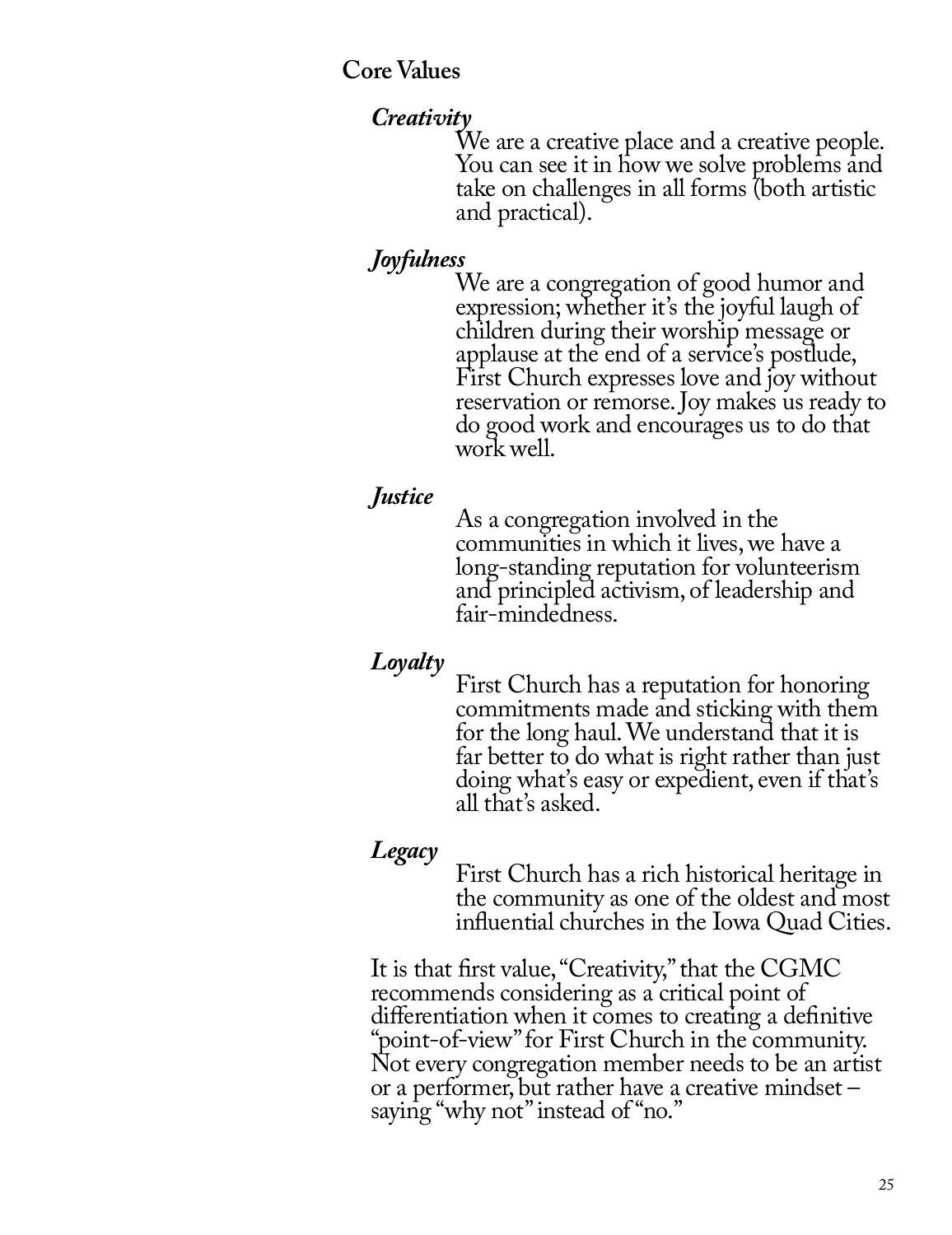### **Vision**

Keeping this recommendation in mind, the CGMC has now engaged the congregation to provide feedback on a draft vision statement. As part of that feedback process, members reflect on their personal relationships and faith, then find a way to share that story.

 It is, in fact, this act of sharing stories that will build meaning into our shared vision statement by providing real-life examples of that vision at work.

 This vision is a work in progress in every sense of the word. The specifics of the statement still require refinement, but the general understanding of the statement has broad support.

 First Church needs objective leadership from an individual with the practical experience, spiritual maturity, strategic vision, and ability to motivate others to shepherd the process to a fulfilling conclusion.

 *First Presbyterian Church is a community of believers who are open and welcoming to everyone.*

 *As a congregation, we are dedicated to making practicing your faith fun and meaningful - and we do that by joyfully and creatively sharing stories of the promise found inside a loving relationship with God through Christ.* 

 *We share our commitment to our faith by turning our words into actions and by staying resolute on matters of fairness, equality, and equity for all.*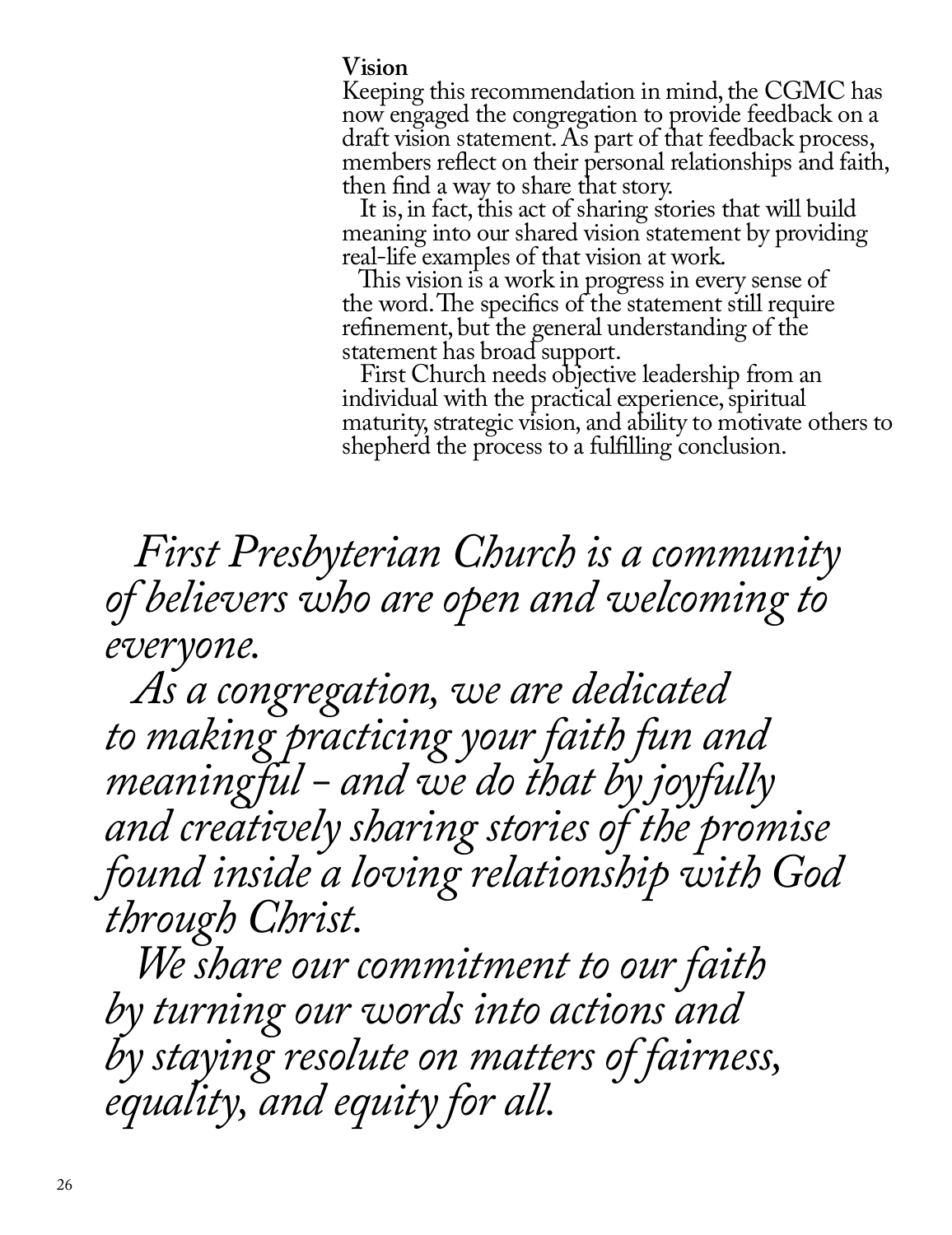# **What's it all mean ...**

# *"a community of believers"*

As members of this congregation, we're committed to the basic tenets of the Presbyterian tradition.

# *"open and welcoming to everyone"*

As a Matthew 25 church and member of the Covenant Network, our congregation does not discriminate based on race, sexual orientation, preference, or identity.

# *"We are dedicated to making practicing your faith fun and meaningful"*

We publicly proclaim that practicing your faith should be exhilarating and intentional - this is our evangelical message.

# *"joyfully and creatively sharing stories"*

We celebrate and share the good news of not just our faith but of our faithful journey with our fellow members, and we do so in a way that is captivating and relevant.

# *"the promise found inside a loving relationship with God through Christ"*

Every story should have, at its heart, a revealed truth about our relationship with God through Christ.

# *"turning words into actions"*

We value "walking our talk" – doing what we say we're going to do and keeping our promises.

# *"staying resolute on matters of fairness, equality, and equity for all"*

The principles of the denomination and commitment to representation that underpin Presbyterianism reaffirm our position on social justice.

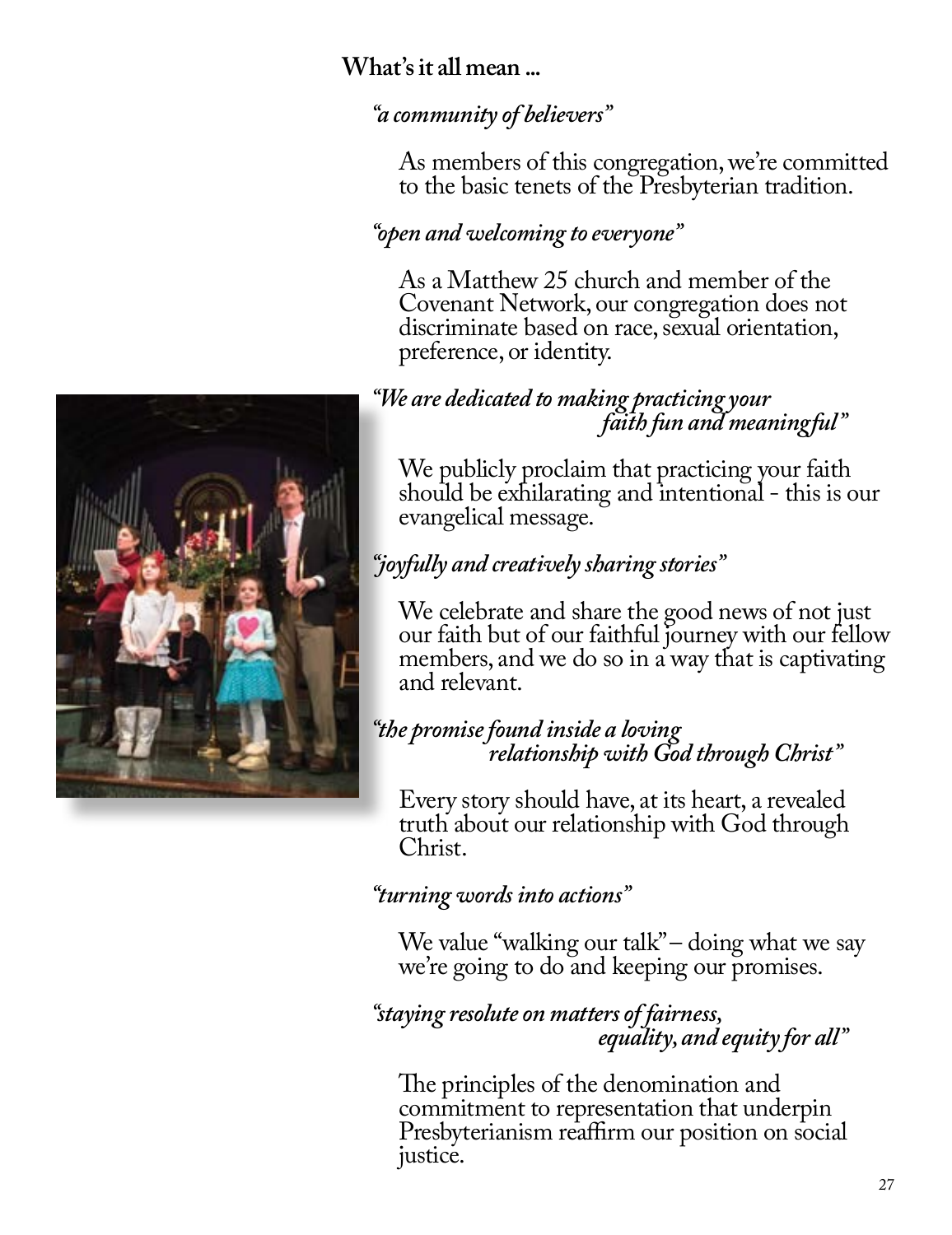# **What we need**

First Church needs two things in order to fully realize its vision and live into its potential: a willing and engaged congregation who understands and embodies the core values identified above; and a head pastor to serve as its spiritual leader and chief motivator. Even facing the various economic and cultural challenges that exist today, First Church can attract and retain an activated congregation - when the right leader feels the call and joins with us.

 We need leadership and guidance when it comes to sharing our stories as a congregation and motivating ourselves to achieve the bold ambitions expressed in our vision.

 The ideal pastor to minister to the congregation and community of First Church would have these experiences and qualities:

**Experience as a head of staff** – of either a mid-sized church or a larger church.

**Experience working as an engaging communicator** – someone who actively listens and synthesizes multiple points of view to develop a practical, creative solution.

**Spiritual maturity** – demonstrating the integrity of purpose by walking the talk and engendering relationships built on trust and respect both inside and outside the organization.

**Strategic vision** – an ability to see the big picture and understand what it will take to make First Church (and organized Christian traditions in general) relevant to

our membership and the community for future generations.

So, you may be someone we need - whether you're a pastor in search of a new challenge and a new calling, or a believer in the love and power of the Spirit to affect positive change. The door is open.

 And we're ready to welcome you to First Church.

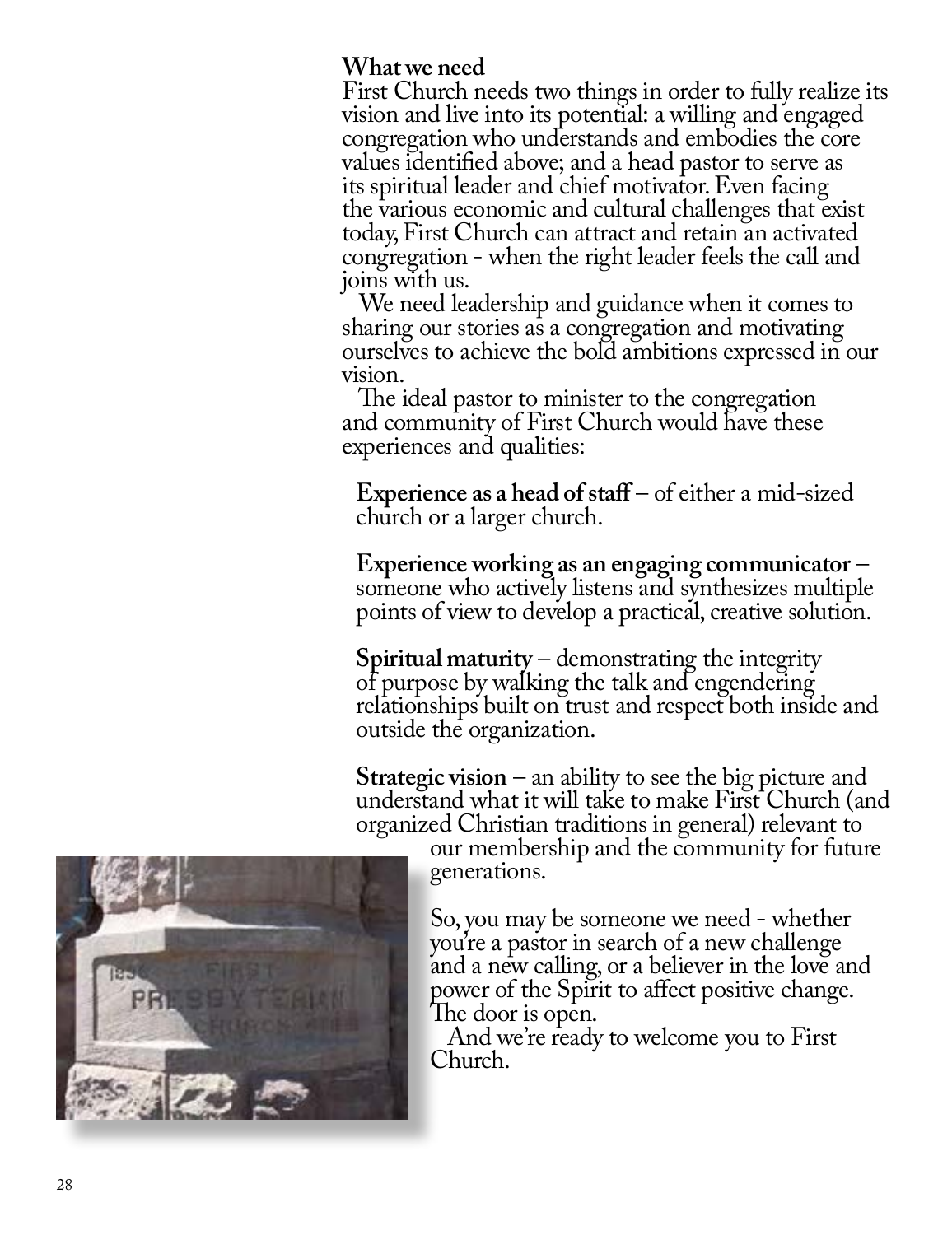

#### **PNC Mission Study Reviews**

First Presbyterian Church of Davenport has engaged in multiple forms of mission studies, reviews, and introspection since 2016. A summary of these studies follows.

# *Envisioning 20/20 Report (Discerning God's Will through the Voice of the Congregation)*

In August 2015, the FPC Session authorized a process to define a vision and identify opportunities for the church going forward. A task force of 10 volunteers was formed by Rev. Richard Miller and proceeded under the leadership of consultant Rev. Jim Kitchens from PneuMatrix.

 The gathering of information from the congregation took place in the form of three meetings facilitated by Rev. Kitchens in January-March 2016, with approximately 125 people participating in each of the meetings.

 The first meeting, "Remembering the Past," focused on the aspects of FPC that attracted its members and kept them involved. The most frequently mentioned items were the worship services, music programs, children and youth programs, and fellowship with family and friends.

During the second meeting, "Examining the Present,"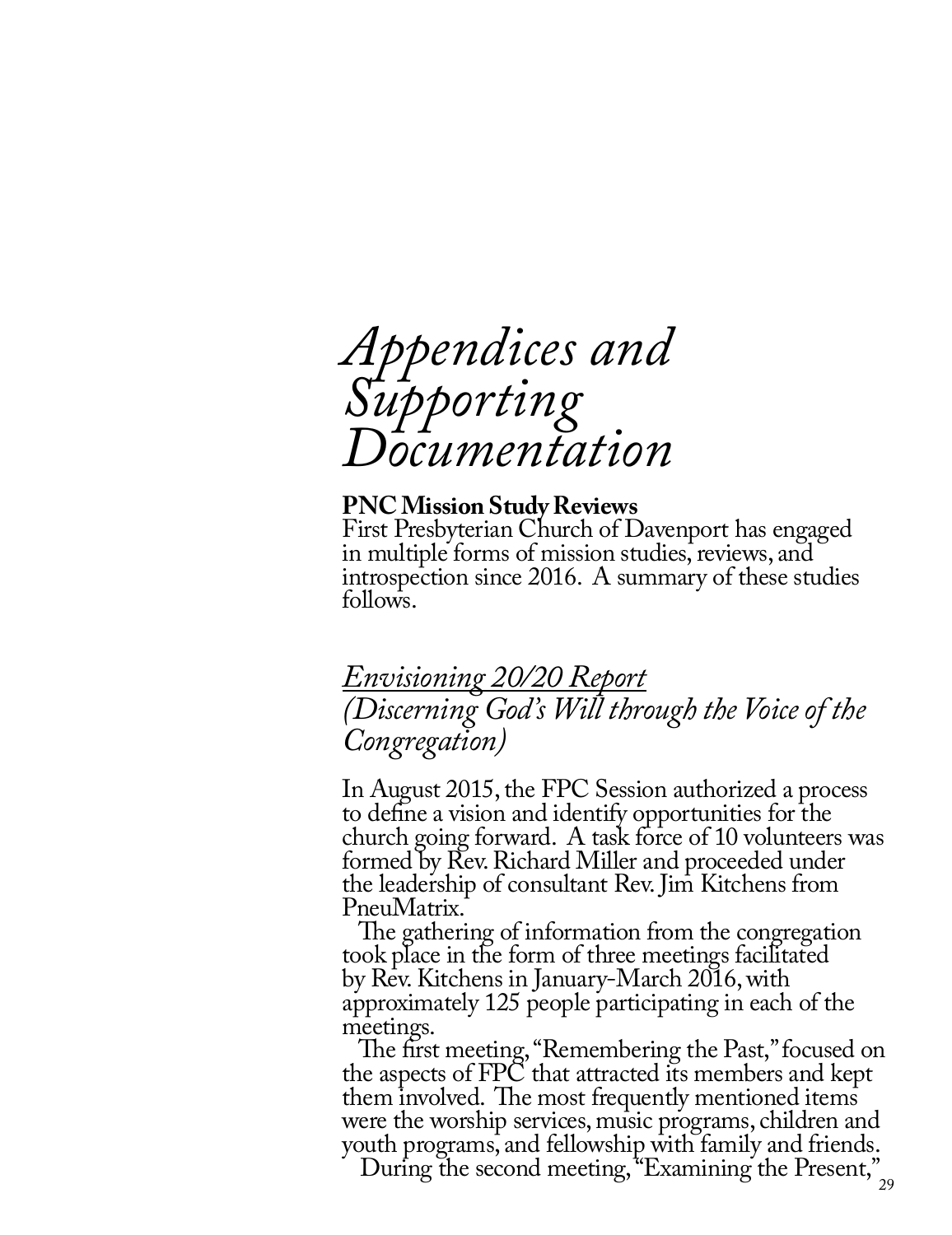members were asked to identify both areas of ministry the church is doing well and areas requiring attention. Based on this evaluation, key areas of emphasis were identified as Spiritual Formation, Community Outreach, Worship & Music, Children & Youth Ministry, and Fellowship.

 At the third meeting, "Dreaming the Future," a series of "God-Sized Dreams" was developed to guide the Session in implementing church programs going forward. The dreams were summarized as follows:

#### **Spiritual Development**

First Presbyterian Church is a community in which all are invited to join in the journey of learning to love God and learning that we are loved by God.

 We are each at different stages in the journey, and we are each challenged to take intentional steps to explore our faith, realize our gifts, and experience God's love. The church supports each of us in our journey by providing opportunities for spiritual development and Christian education.

 Our shared experience in the journey of seeking God infuses the life and work of the church and transforms it. The culture of the church is one where spiritual development is highly valued and given first priority by the congregation.

#### **Mission and Outreach**

With caring Christian hands and hearts, FPC shares God's love with our neighbors across the street and our neighbors throughout the world, by responding to basic human needs and addressing injustice and discrimination.

 FPC's light shines as a neighborhood center that partners with other faith communities, schools, and professional and public services by sharing our buildings, treasures, and talents.

#### **Worship and Music**

Worship at FPC is spiritual and nurturing. We show our love of God through sacraments, prayer, meditation, sermons, and music. Worship nourishes each of us as we travel on our own spiritual journeys and nourishes the congregation to be in loving union with God.

 We are stretched and strengthened as the body of Christ to reach beyond ourselves to do God's work in the world.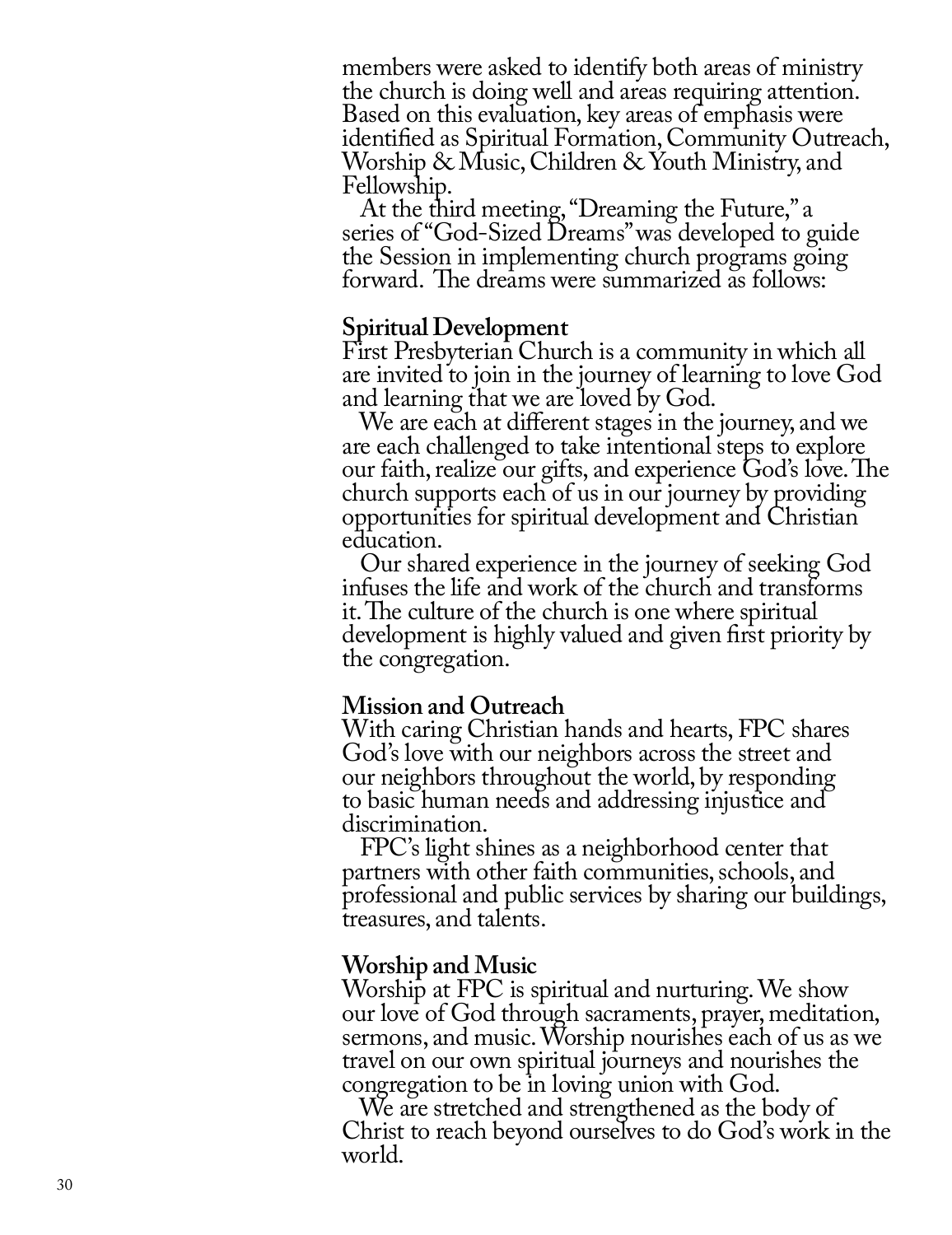## **Children and Youth**

First Presbyterian Church has a vibrant Youth and Children's Ministry. All youth and children are invited to join in the same spiritual development journey as adults - that of learning to love God and that we are loved by God.

 Our Youth Ministry attracts members from the community and also reaches out to the community. Youth and children are involved in all facets of church life and activities.

 Our young contribute to the life, energy, and spirit of our congregation. We know them, nurture them as we have promised, and strive to help them prepare to do God's work in the world.

### **Fellowship**

At First Presbyterian Church, we are called by God into fellowship with one another as the body of Christ. Our fellowship is highly valued.

 Fellowship is not all we do at FPC, but it is part of all we do at FPC. It is in worship, in our praying, in our meetings, in our learning, and in our service to others. Friendships are strong and enduring.

 Our fellowship is inviting, open, inclusive, and joyful. It is intergenerational. It is an important way that we care for each other and share God's love.

 $\overline{a}$ The task force published its report in August 2016. In the report, each of the above Dreams included recommended action steps for implementation. The action steps were prioritized and timelines were set for starting work on each element of the Dreams.

 The report's conclusion highlighted, in particular, the importance of spiritual development to the future of the congregation, advocating the need to include prayerful discernment into the decision-making process of church leaders and to provide opportunities for individual and corporate spiritual growth.

 As with all visioning processes, not every Dream has been realized in the years since this process occurred, but the report has been a key guiding document for Session and Deacon committees since that time.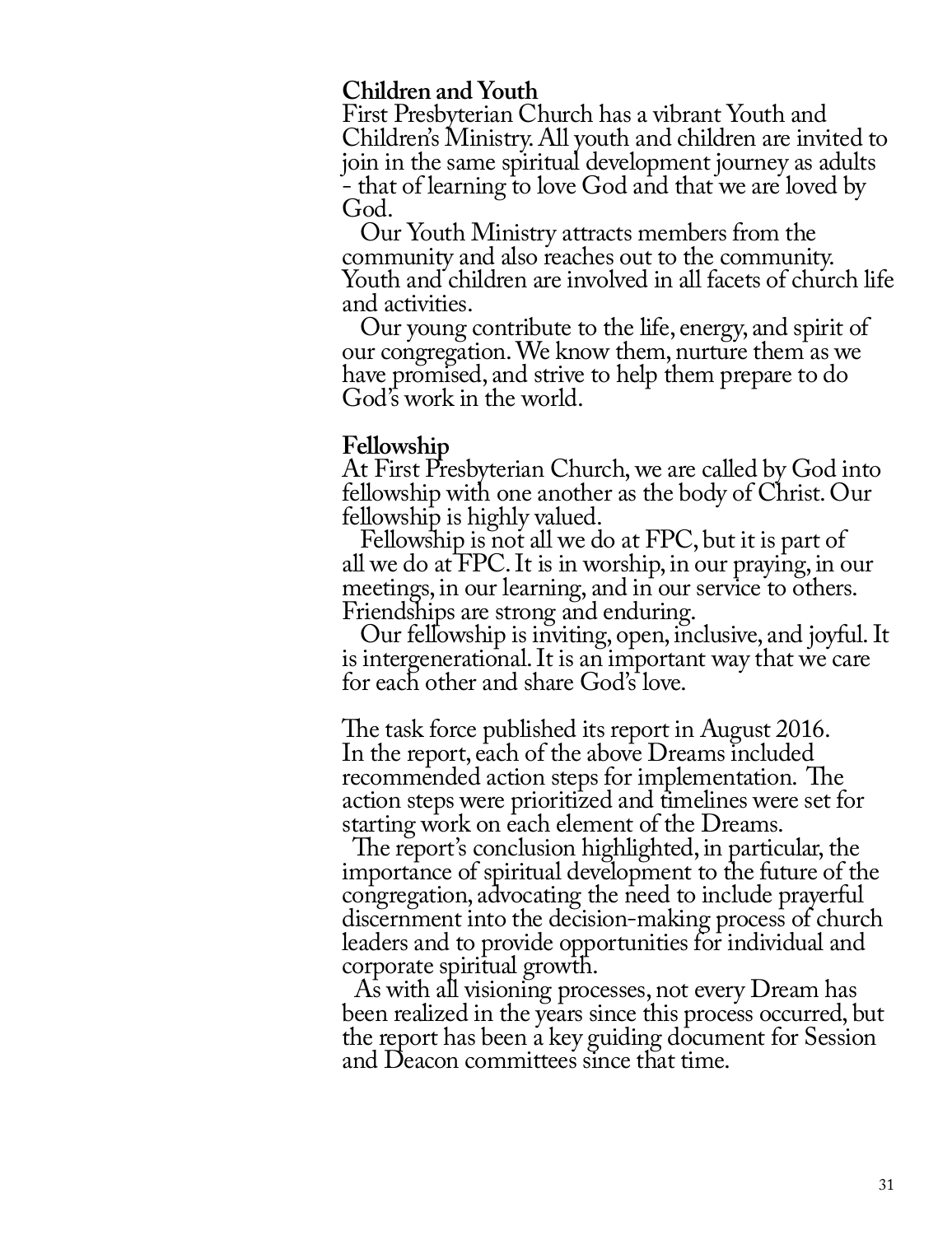# *Mission Study Small Groups*

Following the departure of Rev. Miller in October 2018, Rev. Mark Galbraith was called as Interim Pastor and began serving in August 2019. As part of his interim ministry, he organized a series of small group "congregation conversations" with the assistance of volunteer facilitators beginning in February 2020.

 The goal of these small group meetings was to share and document future hopes, dreams, and challenges as the church moved toward calling a new head of staff.

 Prior to the group meetings, members were presented with the following questions for discussion during the sessions.

- What makes your heart sing about First Presbyterian Church?
- What are the challenges and opportunities before<br>us?
- What is God calling First Presbyterian Church to be as a transformational and servant mission in the community that surrounds us? From this, what are 3-5 Mission Goals you sense God calling FPC to embrace to define the next chapter of ministry?
- What needs to change for these Mission Goals to become reality?
- What specific steps need to take place for healing and reconciliation? *(Note: this question was largely directed toward members with hurt feelings over the departure of Rev. Miller and the relationship with Presbytery in the aftermath.)*
- What leadership skills (not personal qualities) do the next called and installed Lead Pastor need to have to partner with FPC for these mission goals to happen?

The group meetings were well attended and, not surprisingly, members provided a wide variety of answers to the above questions. Those responses required further review and summarization.

 However, the surge of COVID-19 in the United States began in March 2020, almost as soon as the group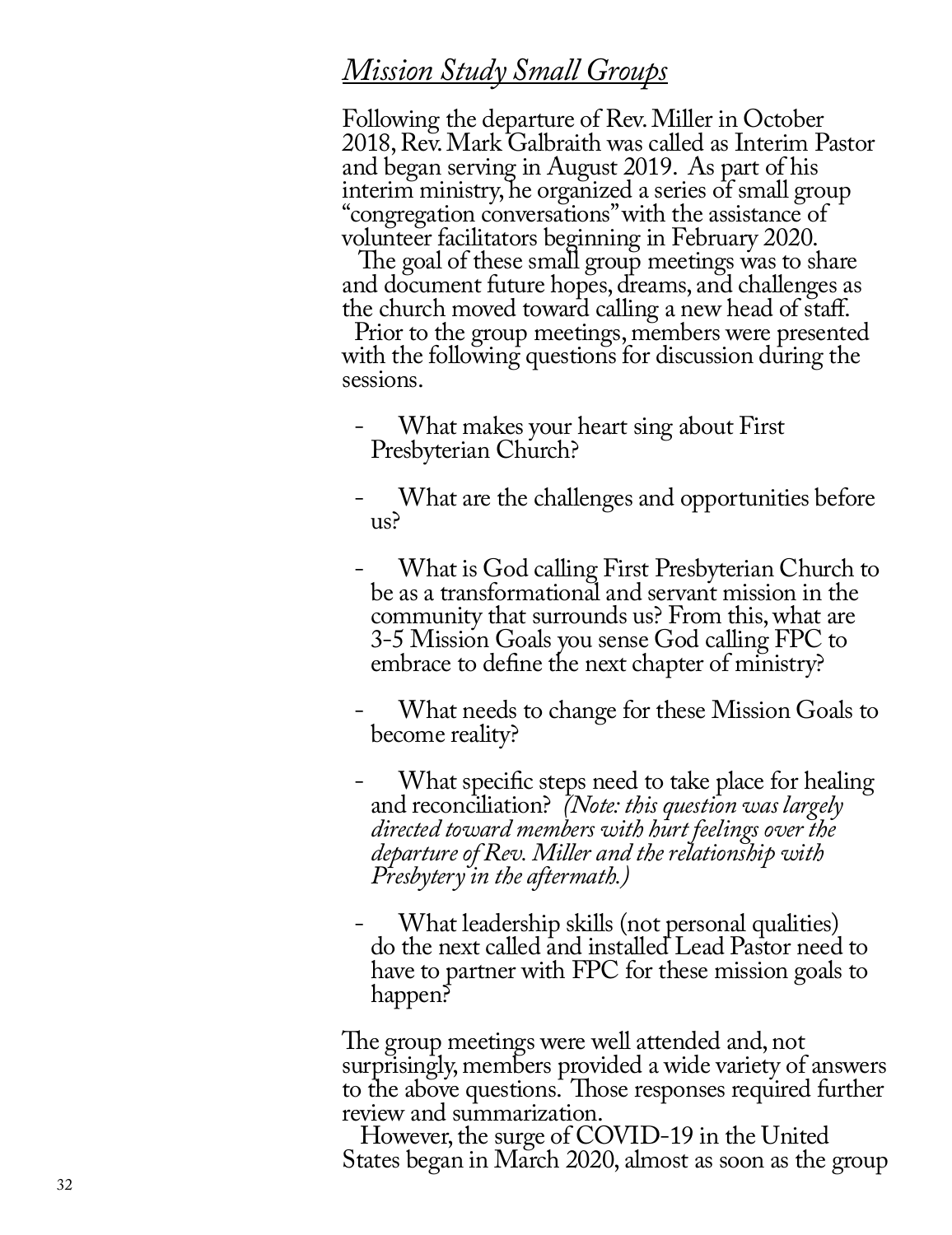meetings were completed, and this prevented further gatherings. As a result, the process did not reach the level of completion originally intended.

 Rev. Galbraith's final report included a lengthy listing of the various responses, with a single-page summarization of the themes he felt necessary to highlight.

A brief recap of the more common responses includes:

- What makes your heart sing? Supportive friendships, music program, traditions/history, beautiful sanctuary, outreach to the community and beyond
- Challenges and opportunities: Meeting needs of young families and children, budget concerns, departure of past members, relevancy to a changing world, relating to the surrounding neighborhood, lack of volunteers
- What is God calling First Presbyterian Church to be? Connected with nearby churches, involved with mission work and social justice (e.g., Habitat for Humanity, clothing closet, food pantry, mission trips), expanding music program beyond the walls of the church
- What needs to change? Level of volunteerism, more effective leadership, openness to different ideas, improved communication and transparency
- What specific steps need to take place for healing and reconciliation? Truth and openness regarding past events, practice forgiveness
- What leadership skills do the next called pastor need to have? Effective administrative abilities, listening skills, integrity, effective preaching, innovative and visionary

Rev. Galbraith's summary highlighted the importance of the supportive friendships developed by church members as a key reason for church involvement.

 The challenges referenced in his summary included financial issues, as well as the confusion created by the departure of Rev. Miller and the need to establish a more comfortable relationship with Presbytery.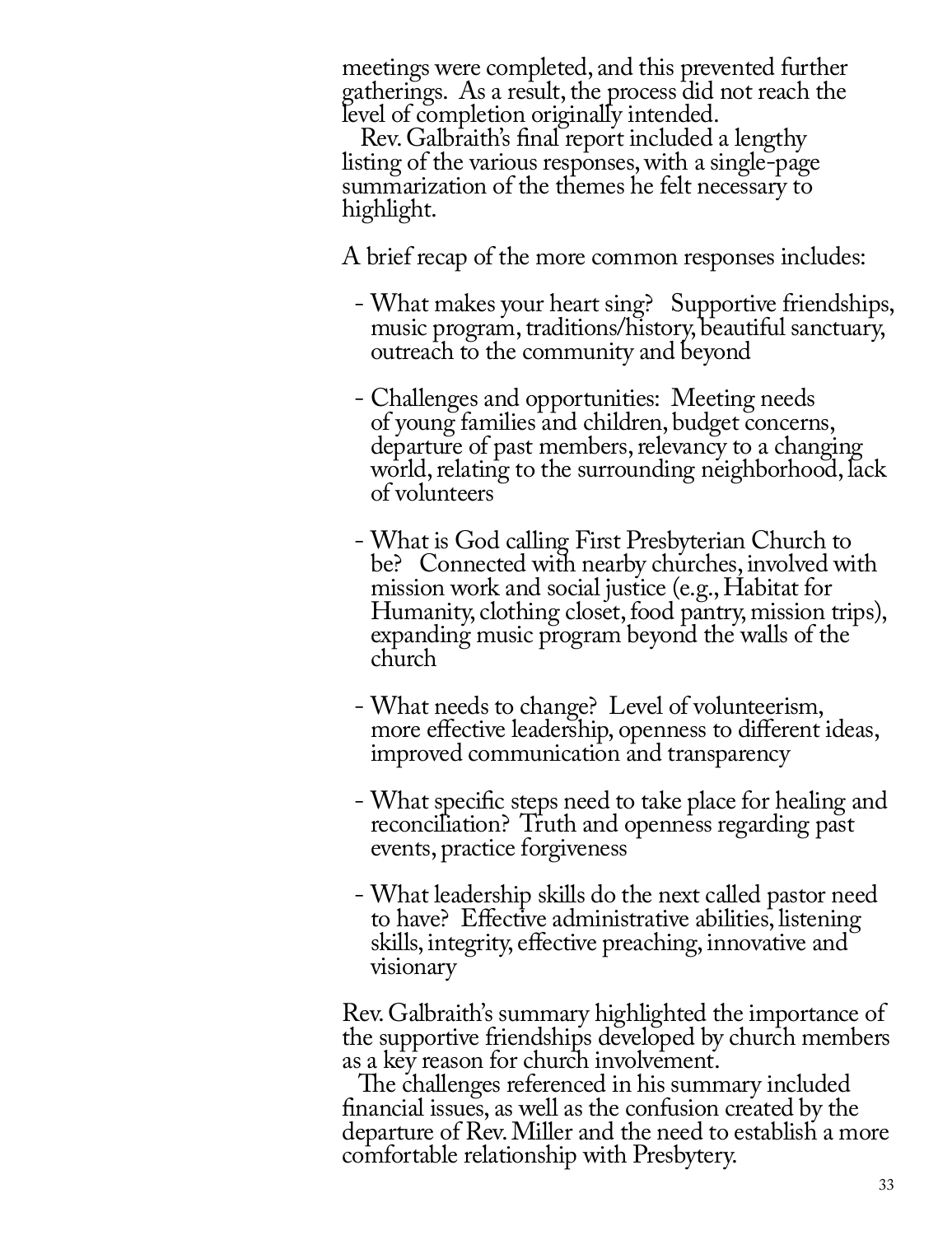Finally, the summary highlighted the need for a permanent called Presbyterian pastor with desired leadership skills, including active listening, accessibility, sense of humor, relatable sense of spirituality, and ability to motivate church leaders.

# *Congregational Growth and Marketing Committee (CGMC) (Report to Session)*

A group of six church members and two staff liaisons was tasked with developing a strategic marketing plan to enhance the church's presence to gain membership and coordinate committee activities throughout the church. The task force provided a PowerPoint presentation to the FPC session in November 2021.

 The concept of "branding," the process of bonding meaning to a name or icon, was a key focus of the task force's presentation. Noting that a church such as FPC either brands itself or will be branded by someone else, the goal of self-branding would be increased membership, financial stability, spiritual growth, and community impact.

 In an attempt to self-brand, the task force identified the following core values that shape FPC: creativity, intellectualism, tolerance, worldview, tradition, history, and performance. It was concluded after reviewing the perceived core values of six other Quad-Cities churches that those core values are not necessarily unique to FPC; indeed, the similarities tend to outweigh the denominational differences.

 The one potentially differentiating characteristic of FPC, its creativity and passion for performance (primarily through music), is often overlooked or ignored. In part, this is because FPC's worship presentation tends to reinforce the image of the "frozen chosen," an image that is not particularly appealing to those who might be seeking a spiritual home.

 The task force proposed a new mission statement to define the congregation:

*"At First Presbyterian Church of Davenport, we're here to serve each other and our community – helping everyone experience and celebrate the love of God through Christ."*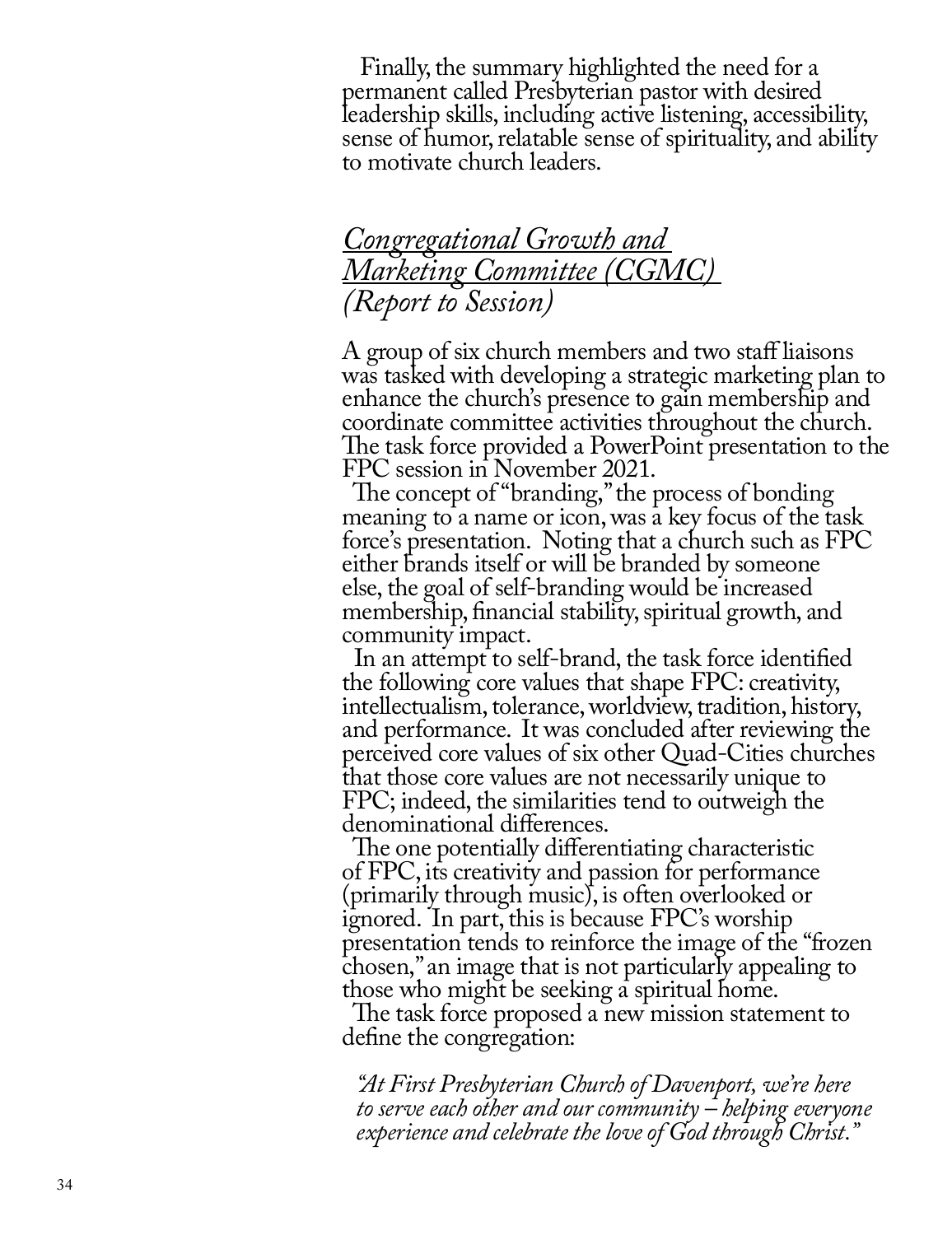To support this mission statement, the task force developed a series of suggested recommendations built around the theme of "creative celebration," as follows:

# **In Worship:**

- Technologically "friendly" to congregants attending in-person and virtually
- More generally optimistic tone and empowering conclusions
- Sharing new work created by church members

# **In Children's Ed:**

- Streaming Sunday School for kids at home
- Using work created in Sunday School as part of worship
- Youth podcast produced as part of middle/high school education
- Featured work by youth members on the church website

# **In Family Fellowship:**

- Regular movie nights, possibly including a group meal
- Family field trips or adventures to places members might not usually go

# **In Mission Trips:**

- Designate "correspondent" for each trip to record the work done and create a mini-documentary to be shared with the congregation
- Share the stories of groups in need of assistance to raise interest in their causes.

# **In Music:**

- Continue to develop relationships with composers to allow FPC to premiere new work.
- Expand relationship with Quad City Arts
- Provide space for studio lessons for interested musicians and community members

# **Around the Building:**

- Provide public art space for posting messages or artwork
- Provide tours of the church's art glass windows, offer classes in creating art glass
- Use blank wall space as galleries for works by members and local artists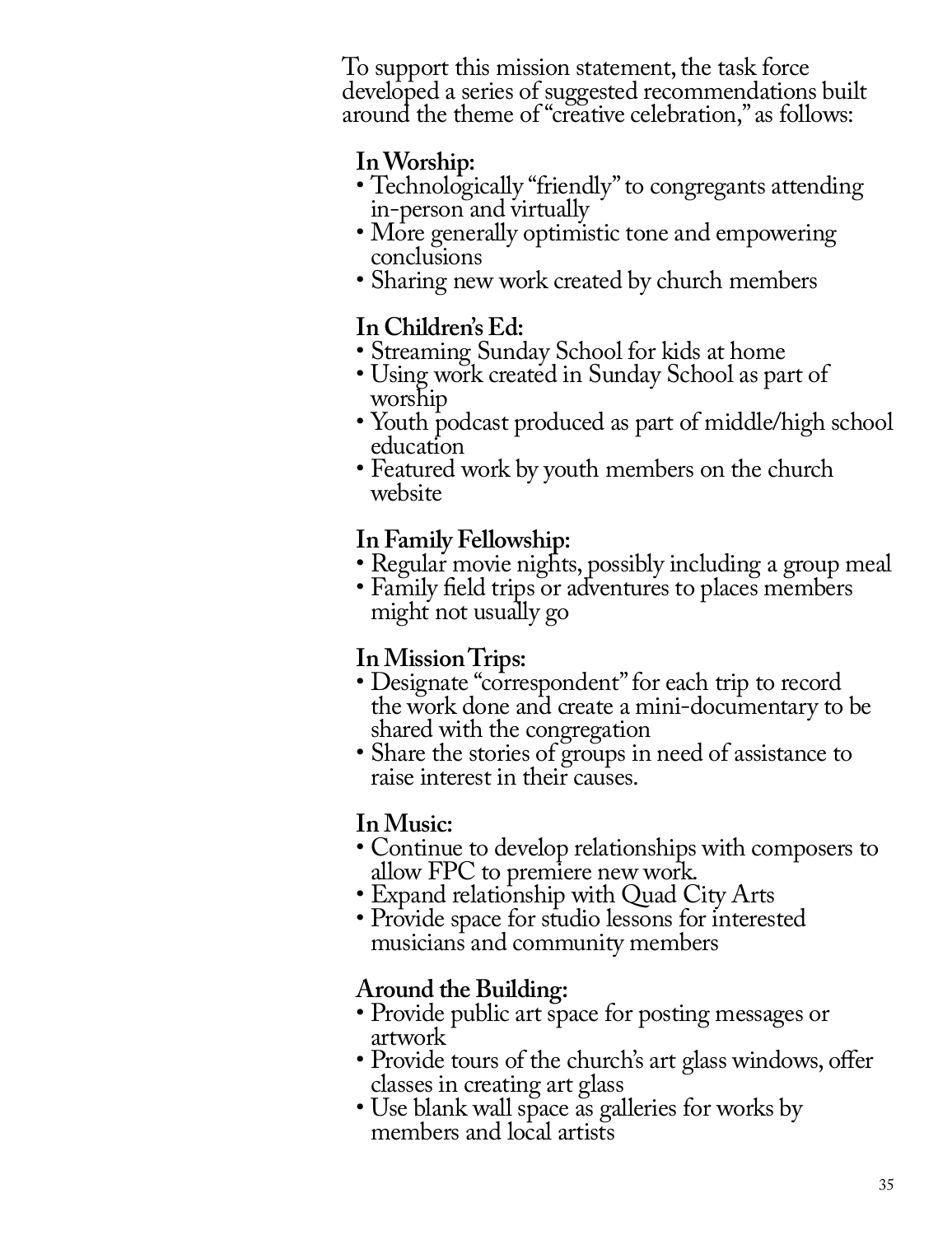In concluding its report, the task force sought feedback and refinement of the above ideas, with the acknowledgment that they did not all need to be implemented simultaneously, nor would they all necessarily be successful.

 The report included a proposed timeline for steps that could be taken between November 2021, and the fall of 2022—including a redesign of the church website, the launch of FPC's new branding, modification of committee structures and goals to bring them into alignment with the branding and public outreach to recruit "creatively curious" Quad-Citians to visit and learn more.

# *A Narrative on Recent Events (2018-Present)*

First Presbyterian Church, Davenport (FPC-D), has recently undergone a painful conflict, internally and with the Presbytery of East Iowa (PEIA).

Following is a summary of that turmoil:

FPC-D has historically allocated to the standing committees of Session much of the detailed work in each committee's area of responsibility. Prior to September 2018, the Church Government & Personnel Committee (CG&P) was charged with responsibility for all personnel matters, including working directly with the Senior Pastor and Head of Staff (one position) on his/ her actions, behaviors, and outcomes.

 Therefore, CG&P was working with Rev. Richard Miller during his tenure to improve his ministry. Concerns developed, including charges of verbal sexual harassment, a hostile work environment, plagiarism, and other inappropriate behaviors.

The Committee requested that Rev. Miller participate in professional development, counseling, and evaluation activity with a third-party organization, which occurred in December 2017. The cost of this activity was borne by PEIA, members of which were copied on the referral letter describing Rev. Miller's behavior. The final report from the third-party organization was sent to Rev. Miller and forwarded to the members of the CG&P Committee.

After eight months, the CG&P Committee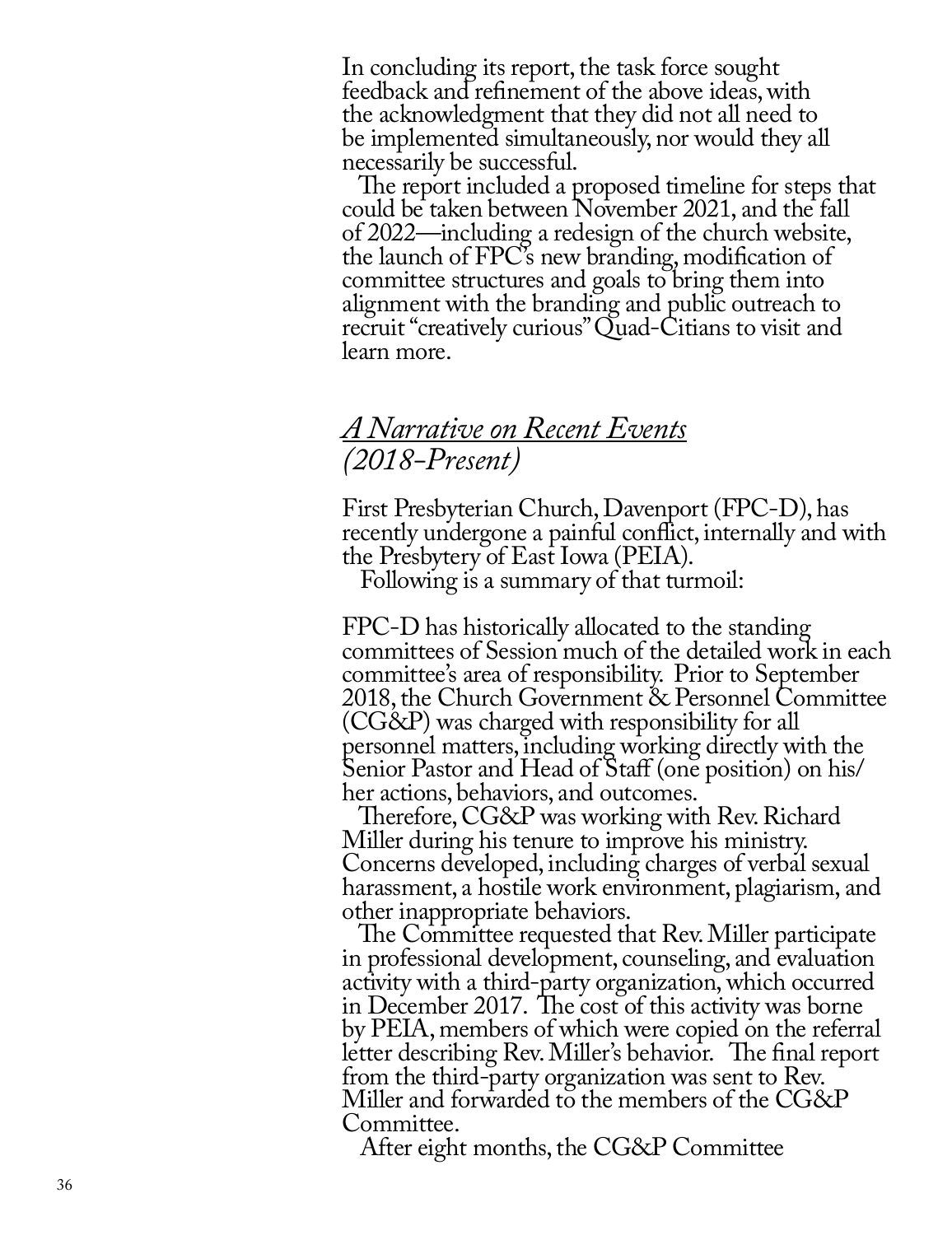determined that Rev. Miller's behavior had not improved. Preliminary discussions began with Rev. Miller about ending his ministry at FPC-D and certain members of PEIA were advised of these discussions.

 In August 2018, Rev. Miller approached PEIA about the preliminary discussions on ending his ministry at FPC-D. He asserted that the process used to begin these preliminary discussions was not in accord with PC(USA) policies and procedures as directed by the Book of Order (collectively, Presbyterian Polity).

 On August 21, 2018, there was a meeting with CG&P and a representative of PEIA who participated as an expert on Presbyterian Polity. At that meeting, the expert told the CG&P members that their actions were in accord with Polity. He also indicated that additional actions planned by CG&P in this matter would be in accordance with Polity.

 On August 29, 2018, there was a meeting including Rev. Miller, a PEIA representative, Rev. Miller's advocate as appointed by PEIA and all members of CG&P. Rev. Miller's advocate cautioned the CG&P to use care when talking about the evaluation report, as doing so could be a possible violation of Iowa law. The conclusion of the meeting was that Rev. Miller and his advocate would respond to the committee within two weeks and a subsequent meeting would be held. However, there was no such follow-up.

 Instead, in September 2018, the Stated Clerk and the Ministers and Congregations Commission (MCC), acting on behalf of PEIA, told Rev Miller to call a special meeting of the Session for October 1, 2018. At that meeting, PEIA delivered a letter to the FPC Session including serious allegations against the process CG&P utilized in its discussions with Rev. Miller. Fear of a potential lawsuit against PEIA and FPC-D was identified as a motivation for calling the meeting and delivering the letter.

That letter included the following recommendations:

- Rev. Miller should cease all activity as pastor of FPC-D. He accepted their recommendation. This recommendation came from the Ministers and Congregations Commission (MCC).
- The CG&P committee be immediately dissolved.
- Members of the CG&P immediately resign from Session or Board of Deacons.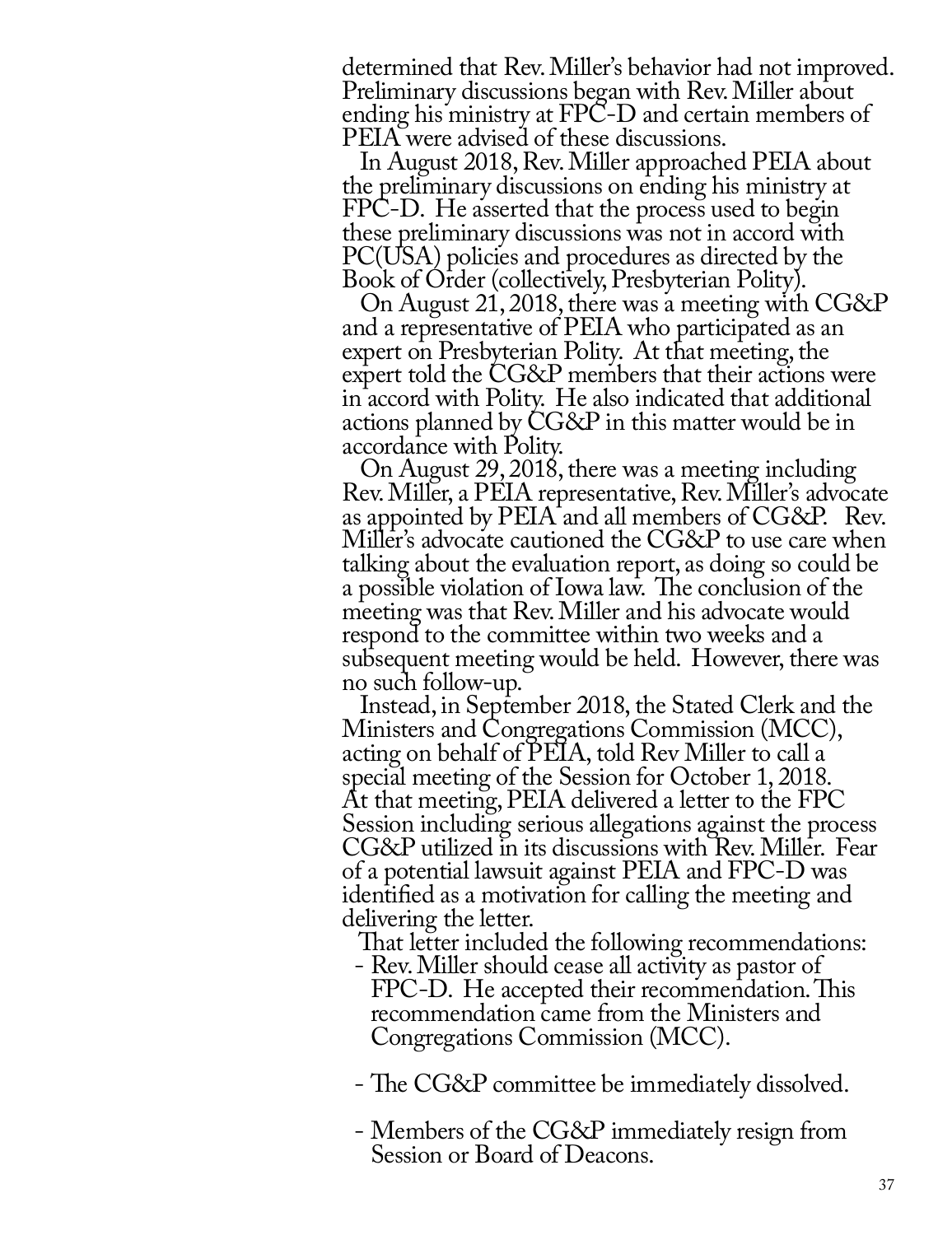- FPC-D's insurance company be notified of a possible claim for wrongful termination and illegal disclosure of protected information.
- There should be no discussion of any personnel matters or any topic regarding Rev. Miller by any member of Session and the former CG&P members with anyone.

The letter also stated that, if these recommendations were not followed, PEIA would take original jurisdiction over the governance of the congregation. PEIA representatives also told Session members that they could be personally liable for the alleged violation of Iowa law. The Session accepted the recommendations.

 On October 14, 2018, an informational meeting about these matters was held with the congregation in the FPC-D Sanctuary. The meeting was led by members of PEIA, with congregation members, Session members, and members of the CG&P in attendance.

 The letter that had been presented to Session was presented, and members were told that they should not engage in discussion of personnel matters. It, therefore, became the understanding of FPC-D members that they were subject to a "gag order" regarding any matters beyond the scope of the letter's recommendations.

 These events created conflict and turmoil within the congregation with no opportunity for resolution because of the gag order. Many individuals were hurt and wounded by these events.

 A called congregational meeting was held on November 11, 2018, attended by representatives of PEIA, at which a variety of emotional comments were made by members. The congregation voted to approve a motion to provide severance payment of 10 months' salary to Rev. Miller in exchange for his agreement not to pursue legal action against the congregation, even though PEIA guidelines for severance indicated that 6 months would be typical.

 The relationship between FPC-D and Rev. Miller was formally dissolved in late November and the agreement not to pursue legal action was signed at the same time. The agreement did not release PEIA from the threat of legal action.

 An Administrative Commission was established by PEIA to work with the Session of FPC-D, although the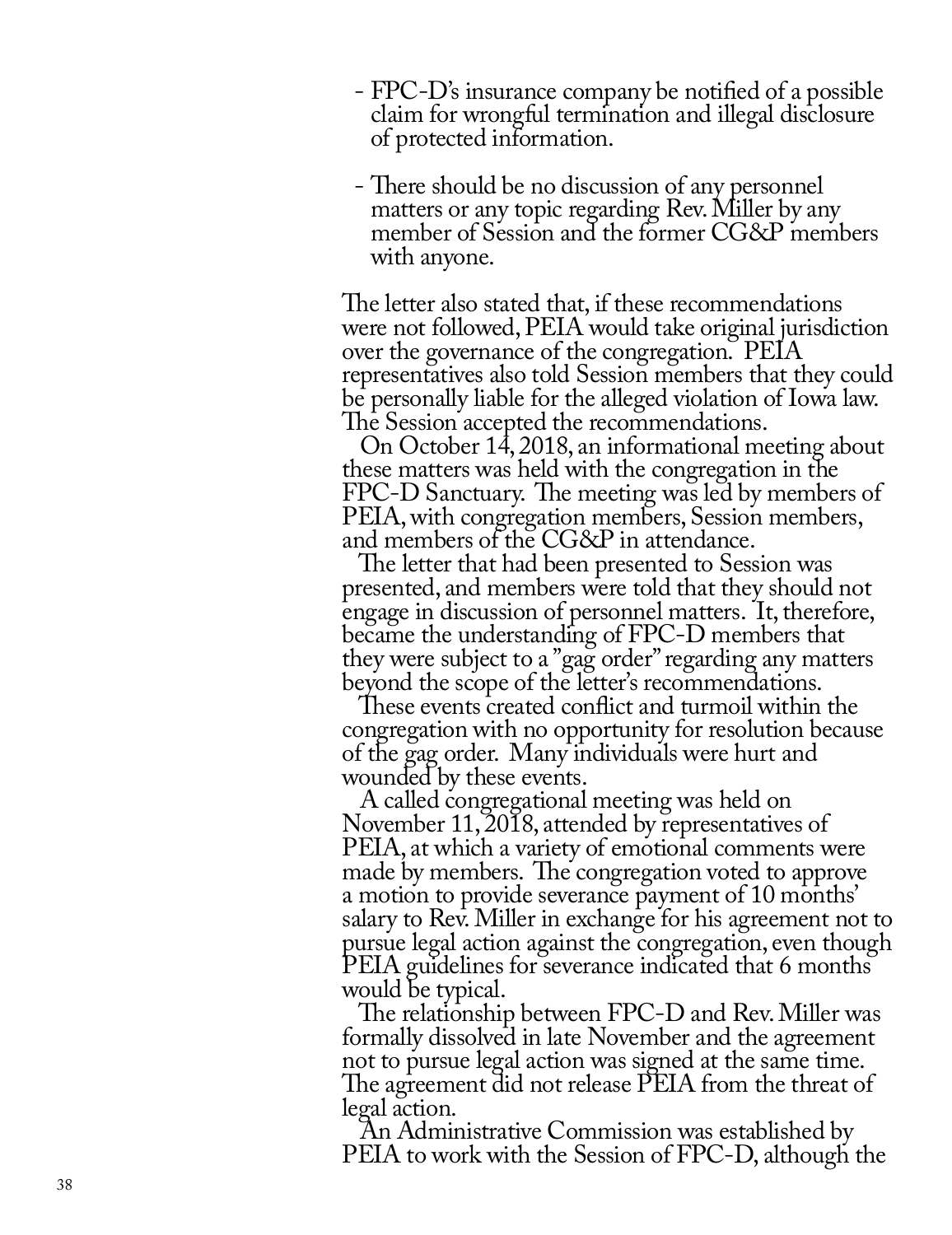Commission never formally took control of the church. However, the threat of losing original jurisdiction caused the Session to enact all actions recommended/required by the Administrative Commission. The Commission existed from November 2018 to November 2019.

 The former members of CG&P, who were never interviewed by the MCC regarding its actions and who were bound by the gag order from communicating with other church members, initiated judicial action within the PC(USA) alleging irregularities in the actions taken by PEIA.

 In December 2018, a complaint was filed with the Synod of Lakes and Prairies. In February 2019, the Synod ruled that CG&P did not have the standing to bring action and dismissed the complaint. Harry Hoyt, the former member of CG&P, challenged the dismissal but Synod denied Mr. Hoyt's challenge in May/June 2019. In June 2019, Mr. Hoyt appealed the ruling on lack of standing to the General Assembly Permanent Judicial Commission (GAJPC). The GAJPC ordered a hearing in July 2019. Due to the pandemic, the hearing was done without appearances and the Decision and Order was subsequently issued in April 2020.

 During this extended judicial process (December 2018 – April 2020) the Session and congregation understood that the judicial process must be completed before actions to move forward could be taken. Between June 2019 and March 2020, three offers were made by members of CG&P to discuss and agree upon a settlement outside of the judicial process which might include withdrawing the legal actions. Two of these offers were declined; no reply was received in the third instance.

 Tensions continued to exist in most interactions between FPC-D and PEIA during this period. Within FPC-D, tensions rose as little information was being shared, rumors began, and no resolution appeared to be on the horizon.

 Attendance at FPC-D events began to diminish, exacerbated by the pandemic. The Interim Pastor, who had been called in the summer of 2019, was unable to relieve the growing emotional distress. The Session was informed in February 2020, that the MCC would not approve a Pastor Nominating Committee until a mission goal-setting process was completed and until the MCC felt the congregation was ready.

The judicial process concluded in April 2020 when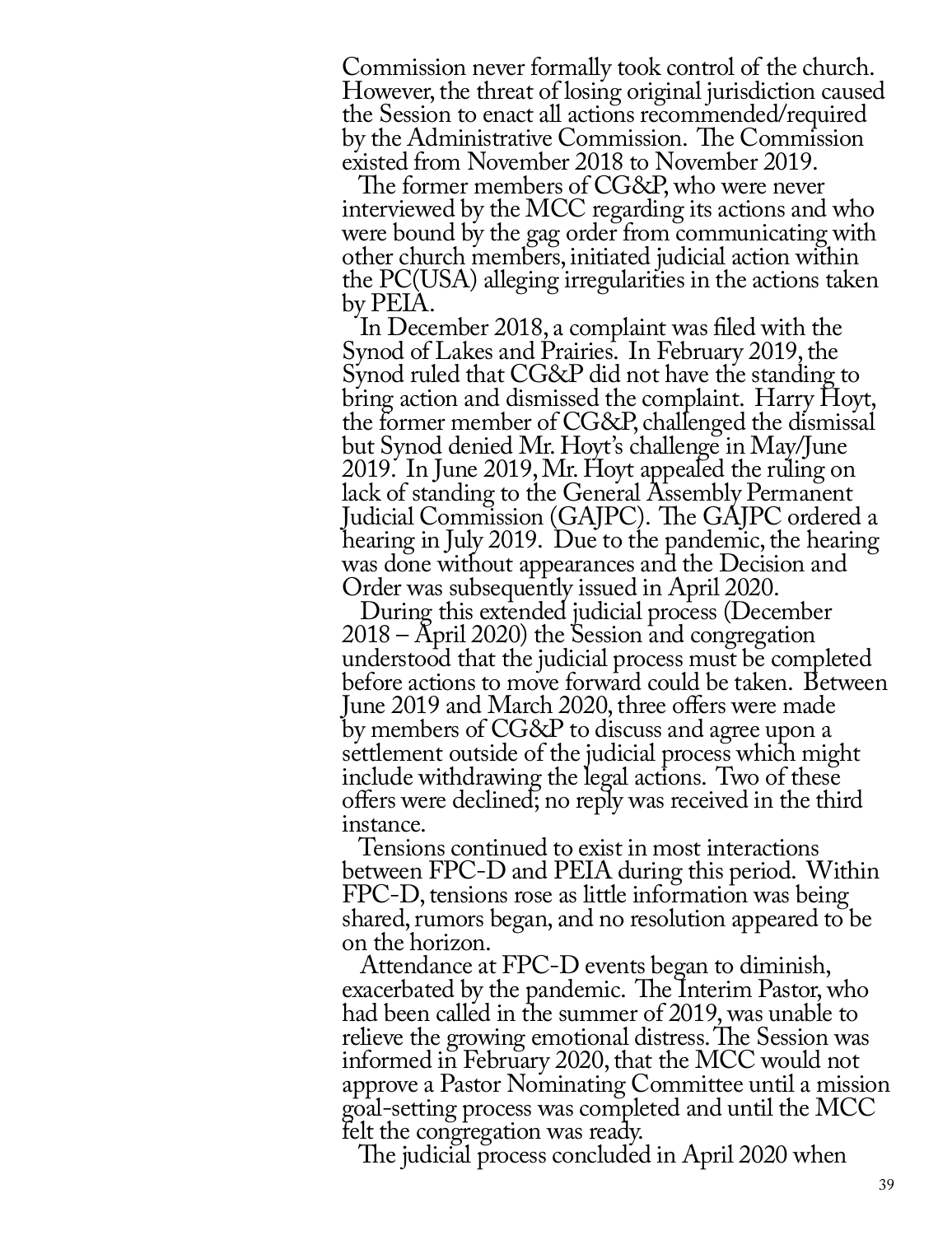GAJPC issued its Decision and Order. The Order directed the Synod of Lakes and Prairies to conduct a special administrative review and offer the parties an opportunity to seek resolution and reconciliation. However, as with prior judicial statements regarding Rev. Miller's departure, this Decision and Order did not include substantive commentary about the underlying facts and circumstances.

 A Synod Administrative Review Committee (SARC) began a review in June 2020 and issued a preliminary report in December 2020 and a final report in March 2021. The final report included several recommendations for both FPC-D and PEIA.

 The Session worked to implement these recommendations during 2021, including reviews of committee descriptions and updates of personnel policies. A report on the status of the recommendations was provided to Synod in September 2021.

 As part of the recommendations, FPC-D and PEIA were ordered to participate in a reconciliation process, which began during the summer of 2021. Rev. Beth McCaw was enlisted as a facilitator for that process, which included "restoration circles" during which individuals shared points of dysfunction or injury and hopes for a more constructive future.

 A workgroup, consisting of representatives from each body, studied restoration circle feedback in January 2022 and noted serious failure in communication contributing to the tension between the two entities.

 The workgroup's February 2022 report detailed circle feedback and proposed a covenant between FPC-D and PEIA, with emphasis on more sensitive communication, better self-awareness, and understanding of roles. Specific recommendations were offered to carry out these goals.

 FPC members are weary of being in "limbo" from the events which began back in 2018 and there is a great desire to move beyond this period of turmoil. The congregation is committed to setting aside any hard feelings from the past and pushing forward toward being a positive and vibrant congregation that will glorify God in the future.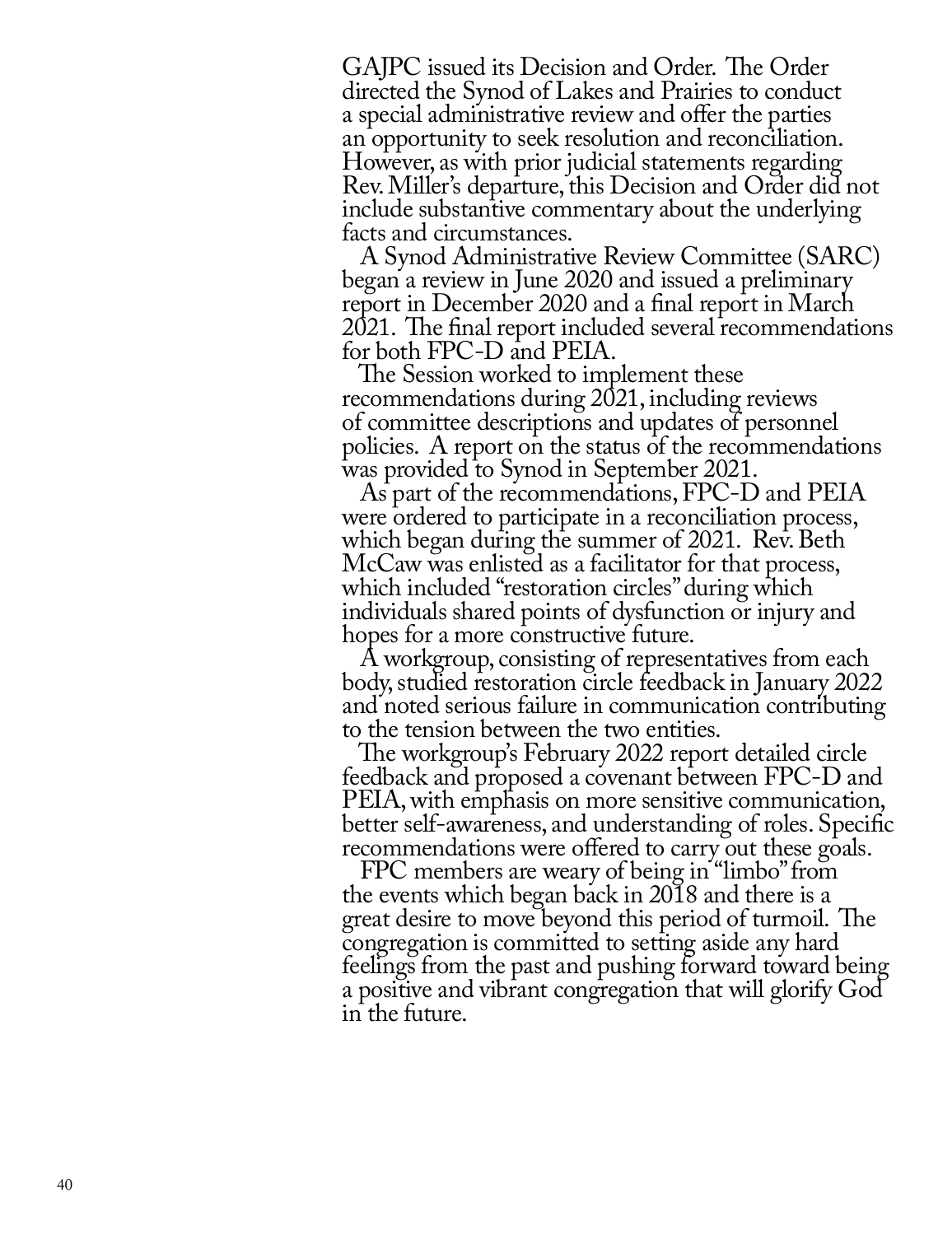**Prepared by:**

*The Pastor Nominating Committee of First Presbyterian Church (Davenport, IA)*

**Committee Members:**

Mike Bawden - Chair Dianna Darland Craig Foster Al Frohlich - Secretary Jeffrey Gomez Judy Hawthorne - Vice Chair Kathy Knox Anna Putman Elisabeth Riedesel Diane Schroder Doug Wells - Recording Secretary Katrina Williams

**Ex Officio:** Kris Ward *- Presbytery of Eastern Iowa Liaison*